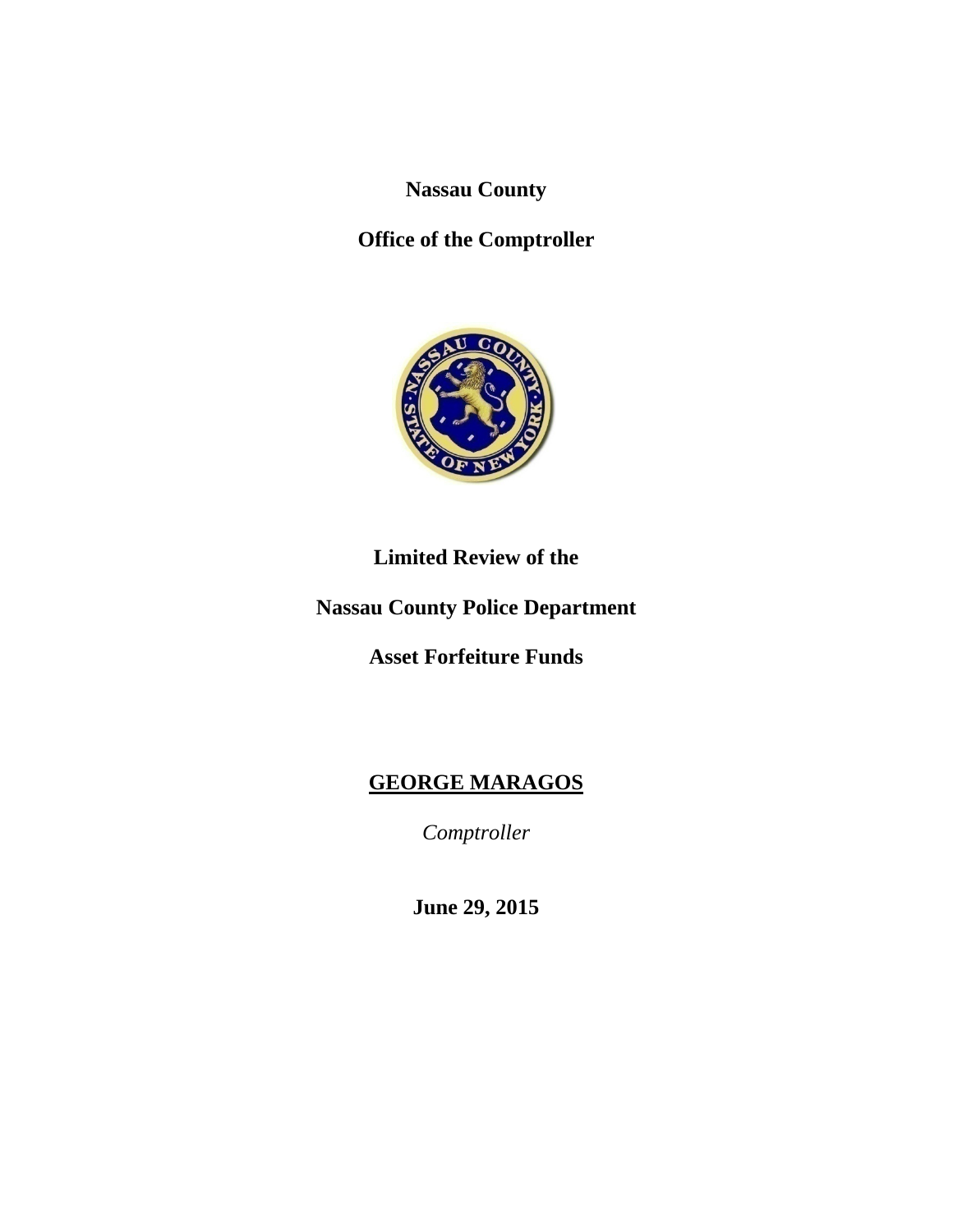# **NASSAU COUNTY**  *OFFICE OF THE COMPTROLLER*

# **George Maragos**

*Comptroller* 

James Garner *Chief Deputy Comptroller* 

Raymond J. Averna, Esq. *Deputy Comptroller* 

Jostyn Hernandez *Director of Communications* 

Sergio Blanco *Counsel to the Comptroller* 

Michael Olney *Counsel to the Comptroller* 

#### **Audit Staff**

JoAnn Greene *Director of Field Audit* 

Linda Leung *Senior Project Manager* 

Aurora Scifo *Deputy Director of Field Audit* 

> Joseph Giamanco *Field Auditor*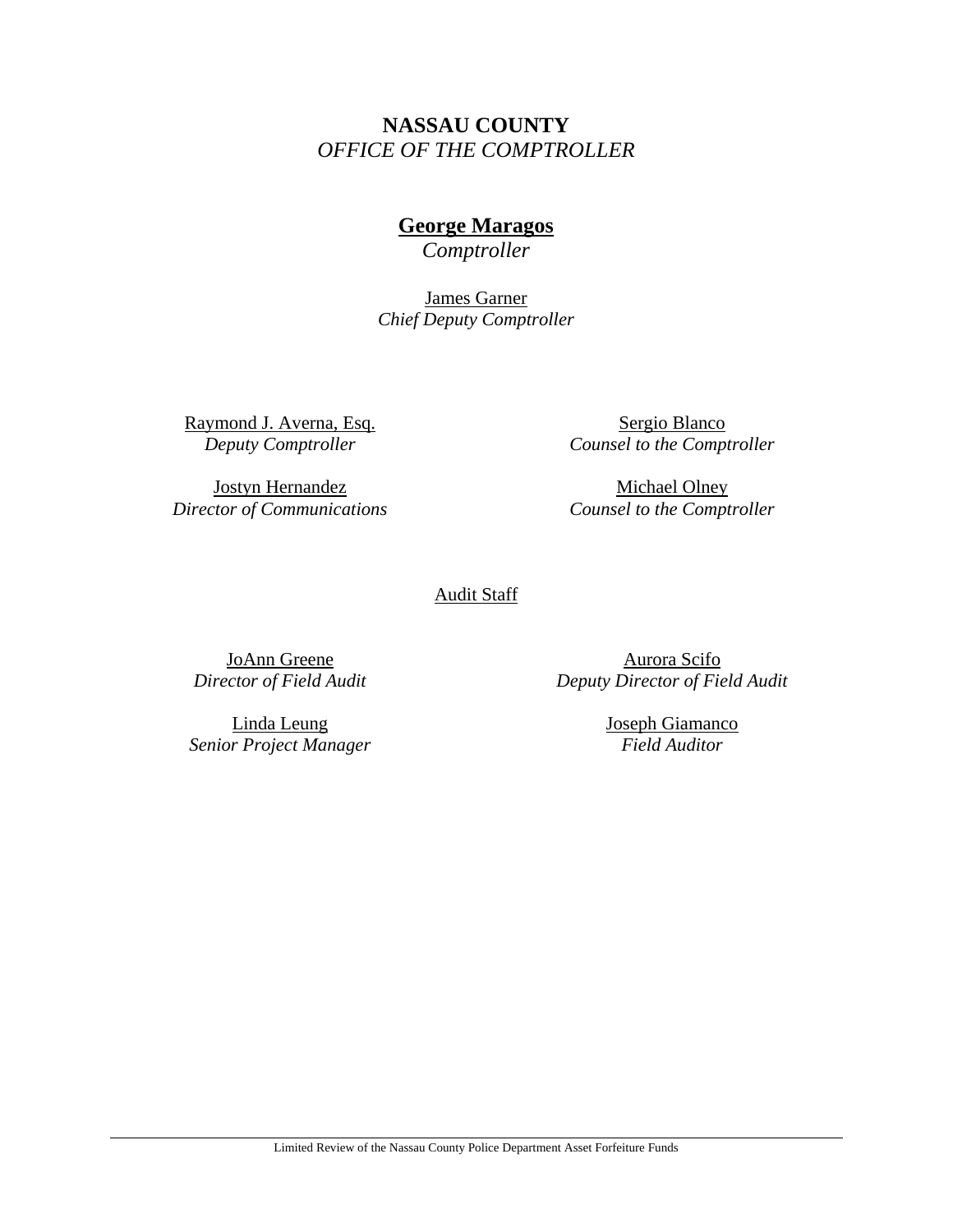## **Introduction:**

The Asset Forfeiture & Intelligence Unit became a specialized unit of the Nassau County Police Department ("NCPD") in 1992. The unit assists state and federal agencies on criminal investigations, and in turn are given a portion of an assets seized as a result of the investigation, to be used in an effort to improve policing and support the community.

#### **Purpose:**

The purpose of this review was to determine that Federal and New York State asset forfeiture funds were expended in accordance with government guidelines, and assets purchased with these funds were properly inventoried, maintained and disposed of according to fund regulations.

## **Key Findings:**

- The testing of the uses of Federal Justice and Treasury forfeiture funds revealed no exceptions;
- The auditors found two instances where the annual Equitable Sharing Agreement and Certification Forms filed with the  $AFMLS<sup>1</sup>$  did not include all revenues and expenditures during the reporting period. The form is submitted annually to the governing Federal agency, to report forfeiture fund activity;
- The asset inventory controls in place were inadequate. At the time of the audit, five of the 20 assets that were selected for inspection could not be located. Additionally, some disposed assets were incorrectly shown as active assets on the inventory listing; and
- \$25 million of the \$37 million in accumulated Federal and State asset forfeiture funds has been earmarked for a new police academy facility.

#### **Key Recommendations:**

We recommend that:

 $\overline{a}$ 

- the annual 2011 and 2012 Equitable Sharing Agreements and Certification Forms be amended; in the future, these annual filings should be reconciled to the County's financial system on a regular basis;
- the asset forfeiture inventory be updated with the exact location, including the sub location where needed, to improve control of County assets. This inventory should be

<sup>&</sup>lt;sup>1</sup> The Asset Forfeiture and Money Laundering Section, ("AFMLS") is the authoritative federal government body for all asset forfeiture distributions and uses.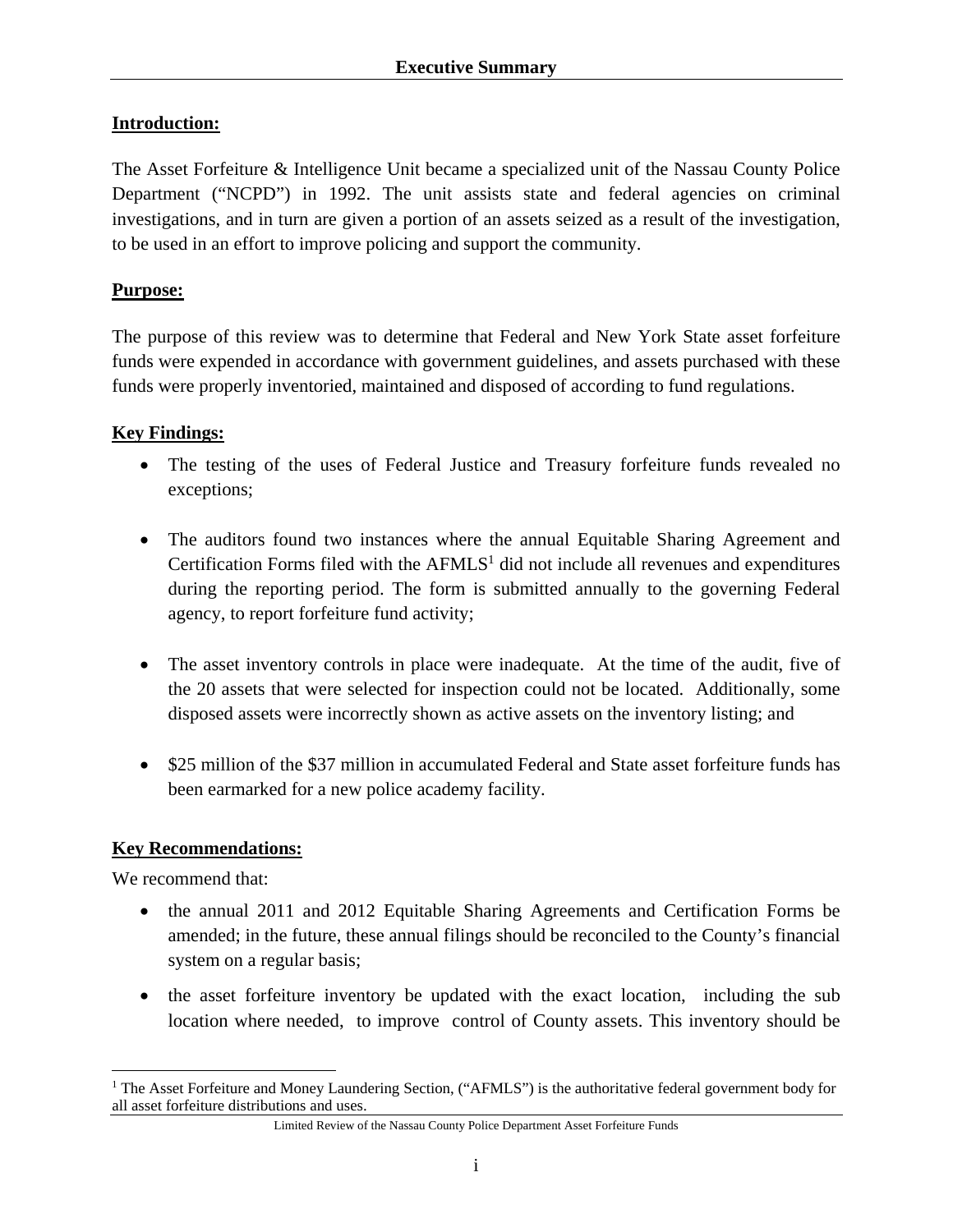updated on a regular basis, and any changes to asset use or location should be reported to the staff responsible for inventory in a timely manner;

- all inventory changes be communicated to the Comptroller's Office in a timely manner so that the County FAACS inventory is updated on a regular basis;
- the asset forfeiture inventory be reconciled to the County FAACS by the Asset Forfeiture & Intelligence Unit;
- the appropriate asset disposal procedures are followed, including notification of disposals to inventory custodians;
- every effort be made to expend federal asset forfeiture funds in excess of what is required for the new police academy as the funds are received, or within the two or three year period stated in the Federal Guidelines; and
- consideration be given to hiring a qualified, independent contract monitor to oversee the building of the new police academy, reporting to the NCPD.

\*\*\*\*\*\*\*

The matters covered in this report have been discussed with the officials of the Police Department. On June 3, 2015 we submitted a draft report to the Police Department for their review. The Police Department provided their response on June 22, 2015. Their response and our follow up to their response are included as Appendix B to this report.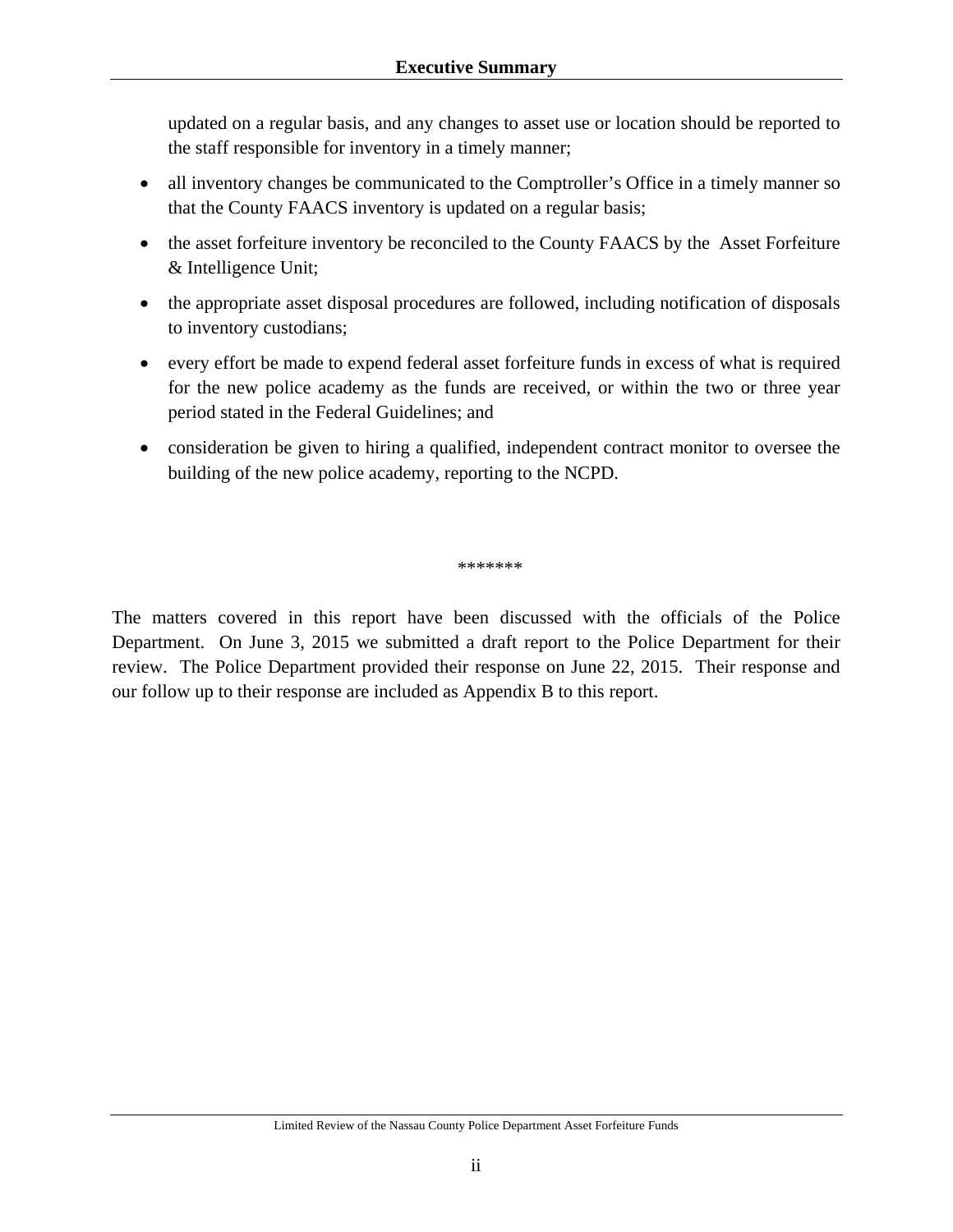## **Page**

| (1) Testing of the Use of Federal Justice and Treasury Forfeiture Funds Revealed No                                                                                                          |
|----------------------------------------------------------------------------------------------------------------------------------------------------------------------------------------------|
| (2) Equitable Sharing Agreements and Certification Forms Did Not Always Include All Revenue                                                                                                  |
| (3) Asset Inventory Controls Were Inadequate - Five of 20 Assets Selected for Inspection Could<br>Not Be Located, Others Were Difficult to Locate and Disposals Were Shown as Still in Use 9 |
| (4) \$25 Million of \$37 Million in Accumulated Federal and State Asset Forfeiture Funds is                                                                                                  |
| <b>Appendix A</b> – Federal Justice and Treasury Forfeiture Funds Revenue and Expenses  17                                                                                                   |
|                                                                                                                                                                                              |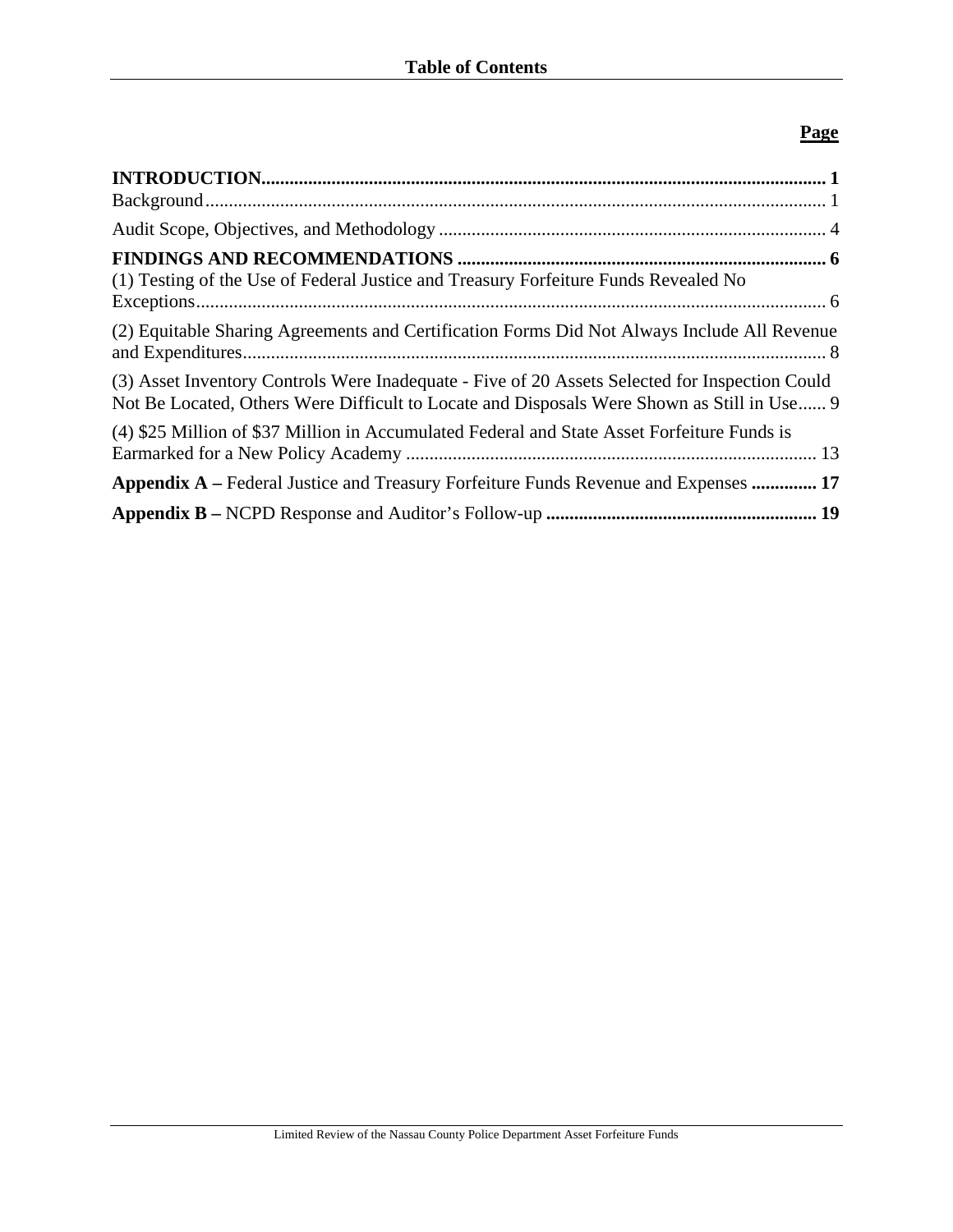# **Background**

The Asset Forfeiture & Intelligence Unit of the Nassau County Police Department ("NCPD") participates in a federal equitable sharing program, which provides two federal forfeiture funds for agencies assisting on cases; one from the U.S. Treasury Department, and one from the U.S. Department of Justice. The federal agencies involved in the seizure of these assets include the Internal Revenue Service ("IRS"), the Drug Enforcement Agency ("DEA"), the Federal Bureau of Investigation ("FBI"), and Homeland Security. There is also an asset forfeiture fund for monies received from New York State ("NYS")<sup>2</sup>.

Forfeiture funds are funds seized during or as a result of a criminal investigation. These funds can be seized either criminally, or civilly. According to the County's Asset Forfeiture & Intelligence Unit, around 90% of the assets seized in Nassau County are seized civilly, not criminally.

NCPD's share of seized assets is determined by which agency the NCPD assisted on each case. Forfeiture funds seized while assisting the Treasury and Justice Departments are normally distributed based on a 'handshake' deal that is agreed upon on a case by case basis. All parties involved in the case come to an agreement as to how the funds should be split fairly. State level forfeiture funds are split the same way for every investigation; 32% goes to substance abuse programs, 27% goes to the County DA's Office, and 41% goes to the NCPD. For any case that the County assists on, certain direct expenditures, such as overtime, fuel, equipment, etc. are reimbursable, and not included in the distribution received from assets that were seized as a result of the case.

According to the Commanding Officer of the Asset Forfeiture & Intelligence Unit, the police work is completed using a "follow the money" method. Law enforcement establishes whether or not a criminal or suspect has documented sources of income to justify items owned. If it can be determined the assets owned are most likely attained illegally or through the use of illegally attained funding, officers proceed with the seizure of said assets.

#### Federal and State Guidelines

 $\overline{a}$ 

The Asset Forfeiture and Money Laundering Section, ("AFMLS") is the authoritative federal government body for all asset forfeiture distributions and uses. Any questions about qualifying uses of forfeiture funds which cannot be found in the Department of Justice's or the Department

<sup>&</sup>lt;sup>2</sup> A fourth non-federal, non-state, Misdemeanor Asset Forfeiture Fund was created in 2003 and is administered directly by the NCPD and the DA. This fund is not covered by this report. Local (County) forfeiture is governed by Nassau County Administrative Code Section 8-7.0 (g).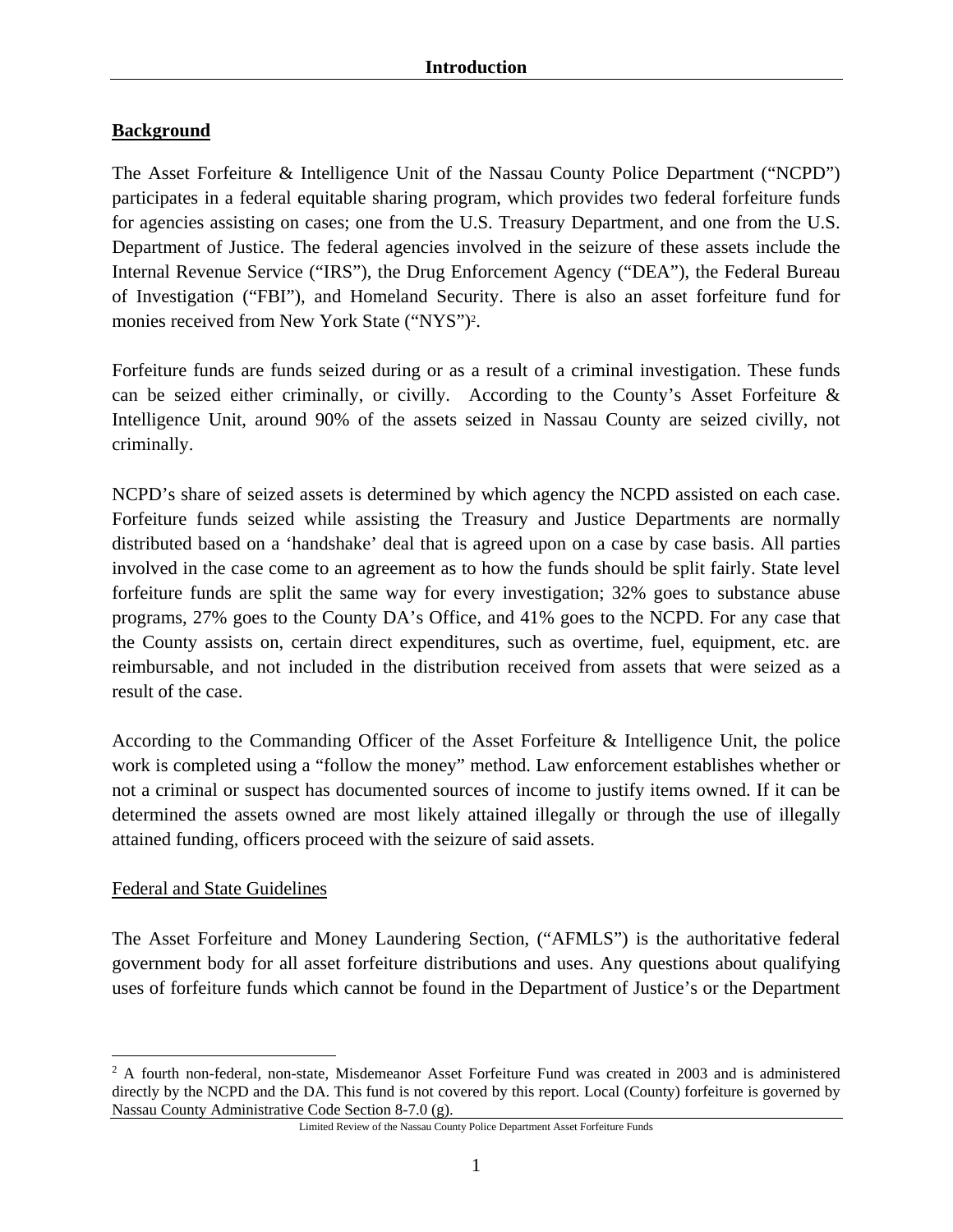#### **Introduction**

of the Treasury's Forfeiture Fund Guidelines are normally settled by AFMLS. The AFMLS also conducts an audit of the Asset Forfeiture & Intelligence Unit once every five years.

The County's Asset Forfeiture & Intelligence Unit is also audited by Nassau County's independent auditor<sup>3</sup> on an annual basis and no issues have been cited in the last five years relating to the NCPD's responsibility in connection with these funds. We were also advised that the Treasury Department just completed an audit of the funds and although the final written report was not completed, the NCPD did receive a letter of approval.

Each of the different forfeiture funds has its own specific set of guidelines for the acceptable uses of the funds. While these funds have differing restrictions, one constant among all of them is that forfeiture funds cannot be used to supplant existing police budgets; they may only supplement normal police funding. This rule is in place in order to deter asset forfeiture solely for the purpose of funding the police department.

New York State does not distribute detailed guidelines. Instead, the State's forfeiture fund usage is governed directly by the New York Forfeiture Statute. Section 1349<sup>4</sup> deals with the distribution of seized assets. The main section governing uses of the State's forfeiture funds includes the following caveats that the funds:

- "shall be used to enhance law enforcement efforts and not in supplantation of ordinary budgetary costs including salaries of personnel, and expenditures of the claiming authority or claiming agent;" and
- "the claiming authority shall report the disposal of property and collection of assets pursuant to this section to the State Crime Victims Board, the State Division of Criminal Justice Services and the State Division of Substance Abuse Services."

# Approval of Forfeiture Funds Expenditures

<u>.</u>

According to the Commanding Officer of the Asset Forfeiture & Intelligence Unit, the County's Asset Forfeiture Committee ("AFC") approves all forfeiture fund expenditures. The Commanding Officer also explained that there is no requirement to have such a committee; its existence follows recommendations of the AFMLS and has been in place since the inception of the Unit. Potential uses for asset forfeiture funds are normally submitted through the ranks of the NCPD to the Commanding Officer of the Asset Forfeiture & Intelligence Unit, who, in turn, reviews these ideas, and brings them before the AFC for approval. The AFC consists of four voting members and four non-voting members. The four voting members are the Chief of Department, the Chief of Detectives, the Chief of Patrol, and the Chief of Support. The four non-

<sup>&</sup>lt;sup>3</sup> Nassau County's external independent auditor during the audit period was Deloitte & Touche, LLP. Beginning in 2015, the County's new independent auditor is McGladrey, LLP. 4 NY CPLR § 1349 (2012).

Limited Review of the Nassau County Police Department Asset Forfeiture Funds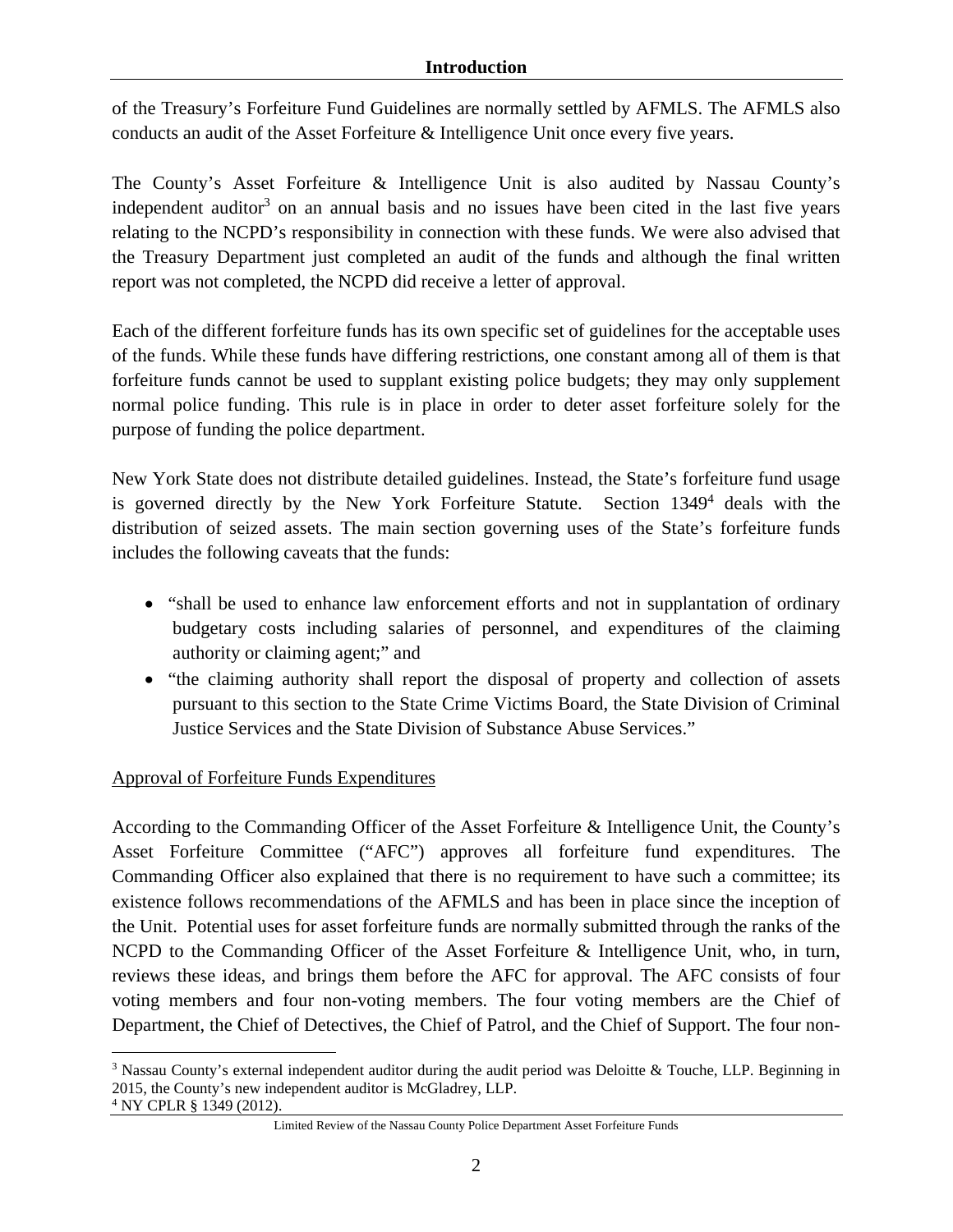voting members consist of the Police Commissioner, the Commanding Officer of the Asset Forfeiture & Intelligence Unit, the Commanding Officer of Personnel & Accounting, and the Commanding Officer of the Legal Bureau. In the instance of a tied vote, the Police Commissioner will cast a tie-breaking vote on the matter.

## Nassau County's Use of Asset Forfeiture Funds

The County's Asset Forfeiture & Intelligence Unit is encouraged by the AFMLS to use forfeiture funds to develop and support community based programs. Two such programs are the Police Youth Academy and the Civilian Police Academy. These programs educate youth and civilians about how police work is done, and what they can do to help keep the community safe.

Specific programs are also funded to support the deterrence of criminal activity. These include:

- the Gun Buyback Program, in which citizens can turn in illegal or unregistered firearms for a set price, no questions asked; the goal being to keep weapons off of the street;
- the Shot Spotter Program which uses specific equipment to triangulate where gun shots originate from. This program has been billed by the Asset Forfeiture Bureau as highly successful in deterring the illegal use of firearms in the County; and
- the DART program, which utilizes statistical analyses of crime data from alcohol and DWI related incidents in order to provide preventative measures against future alcohol and DWI crimes. This program deploys DWI checkpoints and other aversion tactics to accomplish its goals.

Funds are also used to support investigations and operations that may result in further seizures and forfeitures, law enforcement training, uniforms, information technology, equipment, and overtime related to asset forfeiture programs.

Exhibit I below illustrates the categorical distribution of typical expenditures funded through the County's Asset Forfeiture & Intelligence Unit based on their 2013 Federal Forfeiture expenditures report (known as the Equitable Sharing and Agreement Certification Form). See Appendix A of this report for Federal Asset Forfeiture Fund revenues and the full breakdown of expenditures from 2011-2013.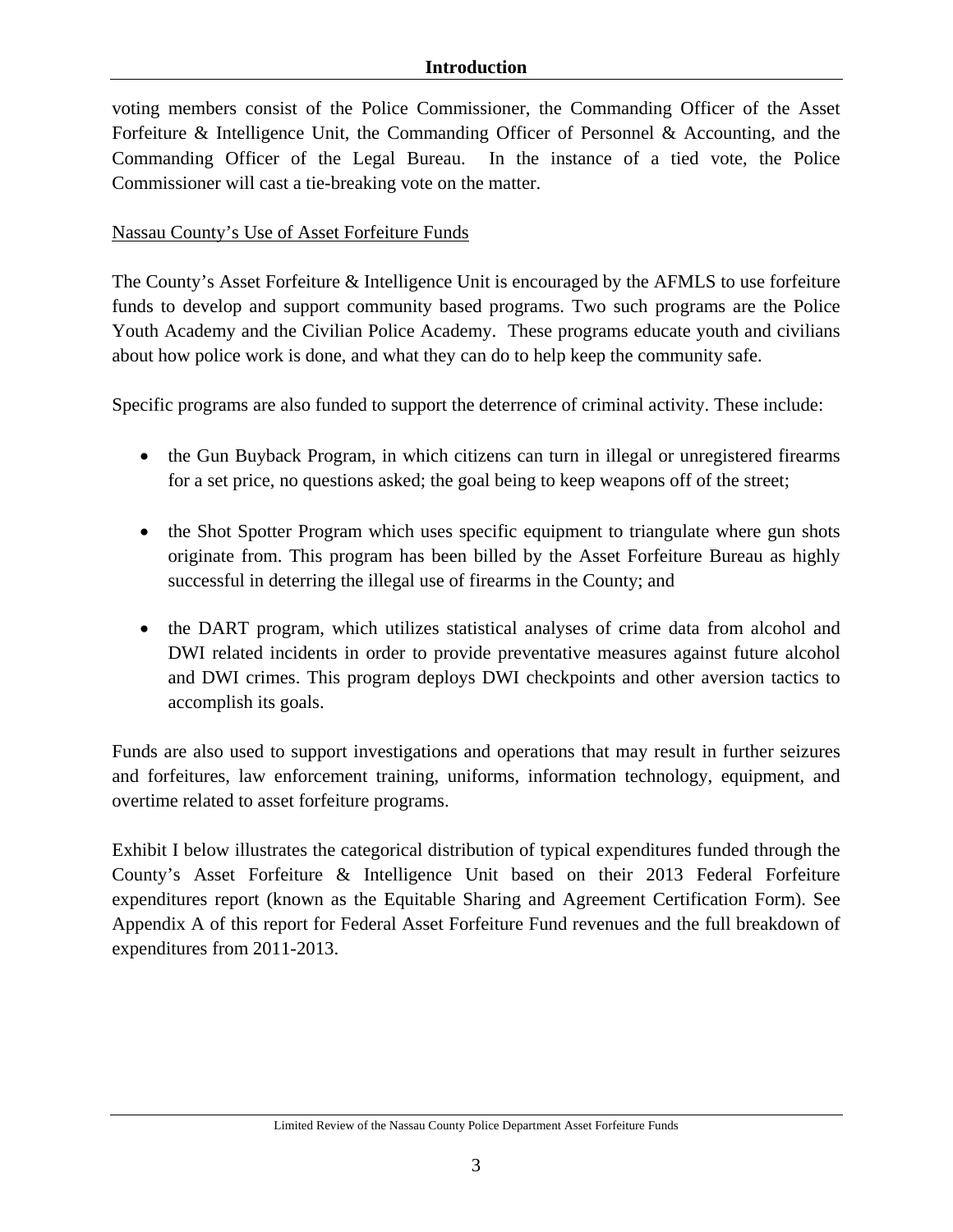# **Exhibit I**



# Distribution of 2013 Federal Forfeiture Expenses (\$4.3 million)

Source of Data: Equitable Sharing Agreement and Certification, 2013.

#### **Audit Scope, Objectives, and Methodology**

The audit period was 2011 through 2014. The objectives of the audit were to:

- $\bullet$  quantify the amount of federal and state asset forfeiture funds<sup>5</sup> in each year of the audit period; and
- determine that the funds were properly accounted for, and used in accordance with equitable sharing guidelines.

We reviewed the guidelines set forth by the Justice and the Treasury Departments of permissible uses of, and proper accounting for, asset forfeiture funds. In addition, we interviewed the head

Limited Review of the Nassau County Police Department Asset Forfeiture Funds  $\overline{a}$ <sup>5</sup> A review of Nassau County's Misdemeanor Forfeiture Fund is not included in the scope of this review.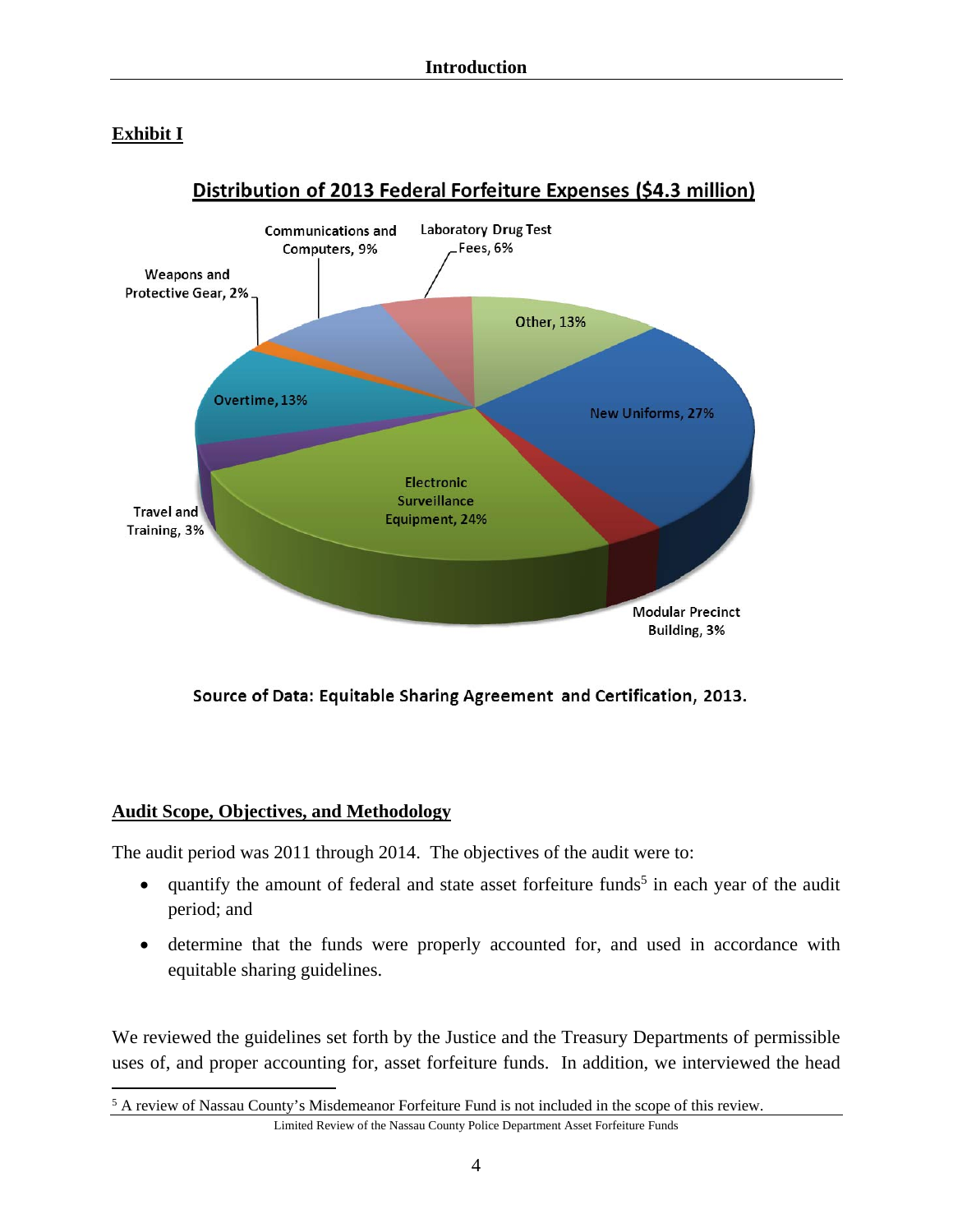of the County's Asset Forfeiture & Intelligence Unit about the policies and procedures relating to the receipt of funds, the use of funds, and the maintenance of assets purchased with forfeiture funds.

We compared all the cash receipts and expenditures recorded in Nassau County's Financial System ("NIFS") $<sup>6</sup>$  for the federal forfeiture funds to the federal forfeiture report and the</sup> Equitable Sharing and Agreement Certification Form for each year of the audit period to determine the proper recording and reporting of revenues and expenditures. We also vouched a sample of federal<sup>7</sup> forfeiture purchases during the audit period to determine that they were properly supported and were an appropriate use of asset forfeiture funds according to the applicable guidelines. Additionally, we examined a sample of inventory purchased with federal asset forfeiture funds to verify that the asset was inventoried, maintained, and disposed of (if no longer usable) in accordance with guidelines set forth by the Justice and Treasury departments, and New York State forfeiture regulations.

We believe our review provides a reasonable basis for the findings and recommendations contained herein.

1

<sup>6</sup> Nassau Integrated Finance System.

<sup>&</sup>lt;sup>7</sup> The use of State Forfeiture funds during the audit period of  $2011 - 2014$  first occurred in 2014.

Limited Review of the Nassau County Police Department Asset Forfeiture Funds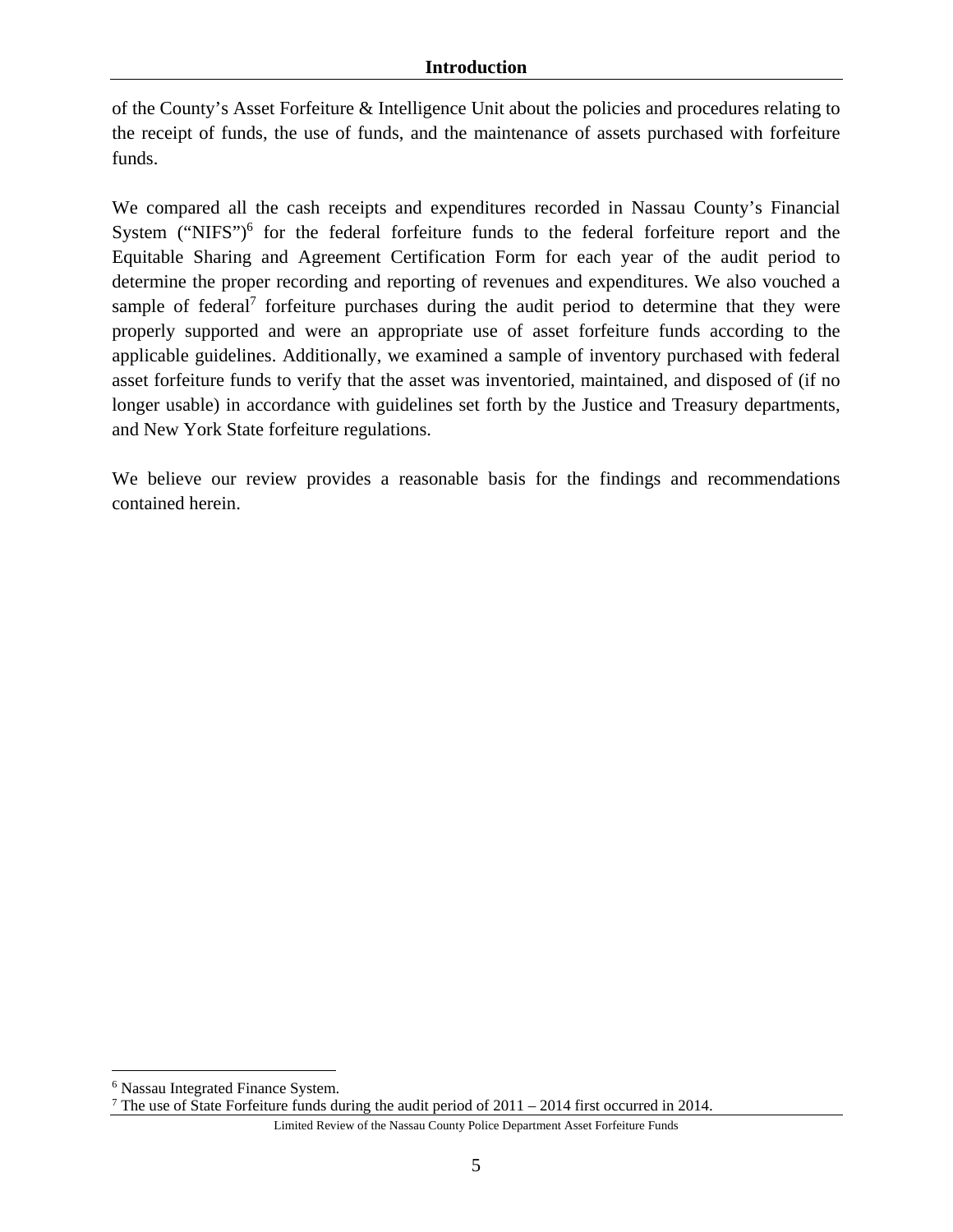#### **Review Finding:**

#### **(1) Testing of the Use of Federal Justice and Treasury Forfeiture Funds Revealed No Exceptions**

According to the Auditor's interviews with the Commanding Officer of the Asset Forfeiture & Intelligence Unit, all expenditures are voted on by the Asset Forfeiture Committee ("AFC"). Although this is not required, it is recommended by AFMLS. The Commanding Officer informed us that any expenditure that is not specifically listed in the Asset Forfeiture Guidelines is discussed with a representative of AFMLS for guidance prior to making the expenditure. For example, the use of funds for the new police academy discussed in Finding 4 was discussed with a representative of AFMLS because it was not one of the specifically listed uses in the guidelines. Exhibit II shows the specifically listed expenditures that are allowable uses of federal forfeiture funds.

#### **Exhibit II**

#### **Allowable Uses of Federal Forfeiture Funded Listed in the Federal Guidelines<sup>1</sup>**

| Department of the Treasury <sup>2</sup>                | Department of Justice <sup>3</sup>                     |
|--------------------------------------------------------|--------------------------------------------------------|
| <b>Future Asset Forfeiture Investigations</b>          | <b>Future Asset Forfeiture Investigations</b>          |
| Law Enforcement Travel and Training                    | Law Enforcement Travel and Training                    |
| Law Enforcement Equipment/Operations                   | Law Enforcement Equipment/Operations                   |
| <b>Detention Facilities</b>                            | <b>Detention Facilities</b>                            |
| Law Enforcement Facilities and Equipment               | Law Enforcement Facilities and Equipment               |
| Awards and Memorials                                   | Awards and Memorials                                   |
| Drug Education/Awareness Programs                      | Drug Education/Awareness Programs                      |
| <b>Asset Accounting and Tracking</b>                   | Asset Accounting and Tracking                          |
| Salaries (Forfeiture Overtime & Temporary Salary Only) | Salaries (Forfeiture Overtime & Temporary Salary Only) |
|                                                        | Language Assistance Services                           |
|                                                        | Transfers to Other Law Enforcement Agencies            |
|                                                        | Support of Community-Based Programs                    |

<sup>1</sup>Both guidelines include a caveat stating that these are not all-inclusive lists. Other uses may be allowable and guideance can be sought from either of these Departments, or from AFMLS.

 $2^2$ Source: Department of the Treasury: Guide to Equitable Sharing for Foreign Countries and Federal, State, and Local Law Enforcement Agencies.

<sup>3</sup> Source: Department of Justice: Guide to Equitable Sharing for State and Local Law Enforcement Agencies.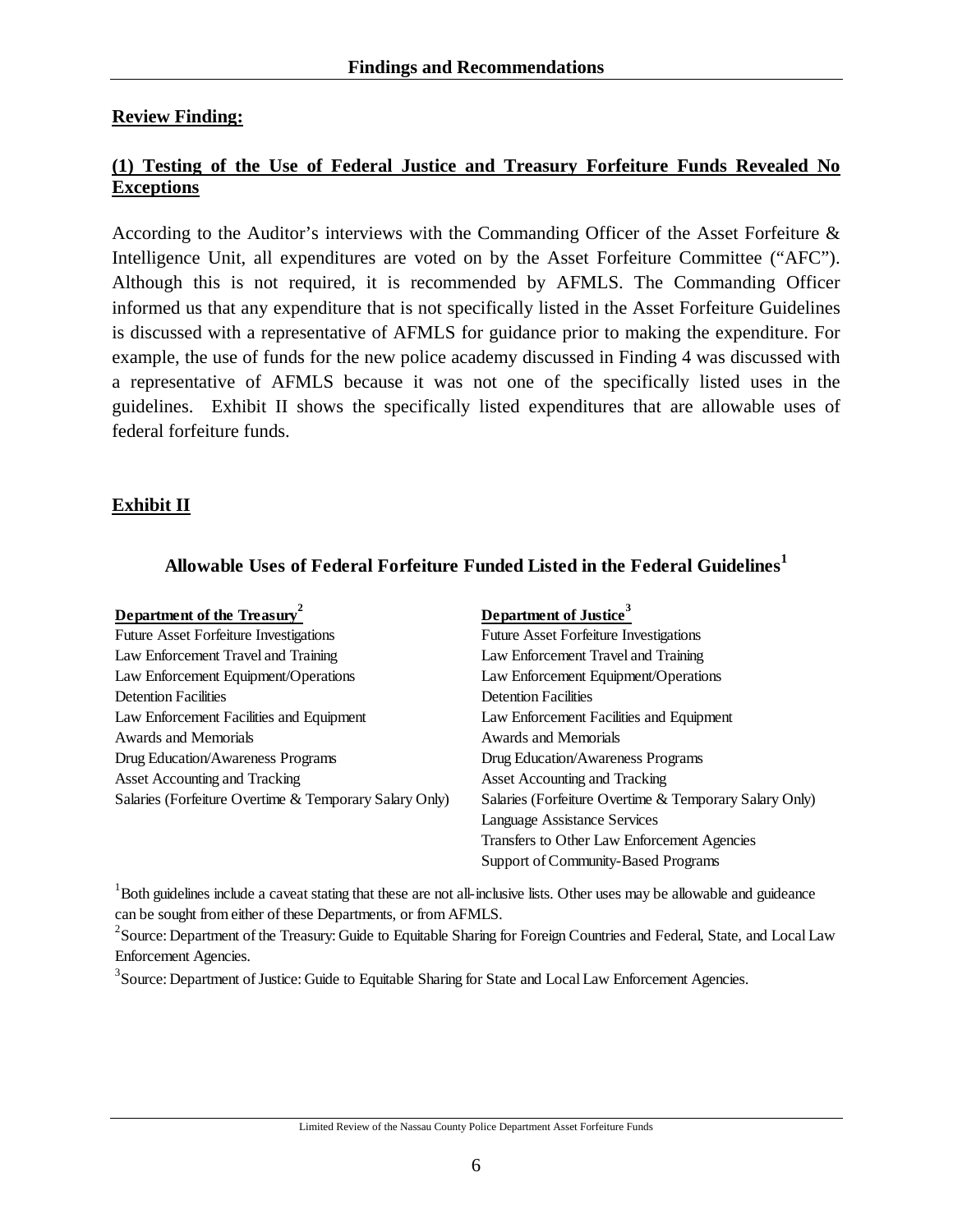Once approved by the AFC, all of the expenditures of the Asset Forfeiture & Intelligence Unit (excluding overtime) are subject to the approval procedures of either the Purchasing Department8 or the Comptroller's Office Claims Department, depending on the type of expenditure. On an annual basis, the expenditures must also be reported to the AFMLS on the Equitable Sharing Agreement and Certification Form.

The Auditors traced and agreed all the expenditures reported on the annual Equitable Sharing Agreement and Certification Forms for 2011-2013 to NIFS. See Appendix A for the full breakdown of expenditures from 2011-2013.

The Auditors selected and reviewed physical documentation for 23 of the 428 expenditure items posted in NIFS and determined that the expenditures were properly supported and approved, and represented allowable expenditures under Federal Forfeiture Fund Guidelines. The largest single expenditure item tested was the Crisis Negotiation Vehicle (\$304,999). Some categories from the Equitable Sharing Agreement and Certification Form (i.e. New Uniforms, see below) are made up of a multitude of items. Travel and Training expenses during the audit period (2011-2013) were \$372,931; the auditors reviewed \$110,042 or 29.5%. The documentation for travel and training expenditures included paid invoices or receipts for hotel, airfare and/or vehicle rental, meals, and registration to training seminars or courses. No issues were found with any of the items that were tested.

Exhibit III summarizes the sample selection by the category on the Equitable Sharing Agreement and Certification Form shown in the Appendix.

1

<sup>&</sup>lt;sup>8</sup> In addition, purchasing guidelines require that the legislature be notified of purchases over \$25,000 and requires a legislative vote if the amount exceeds \$100,000.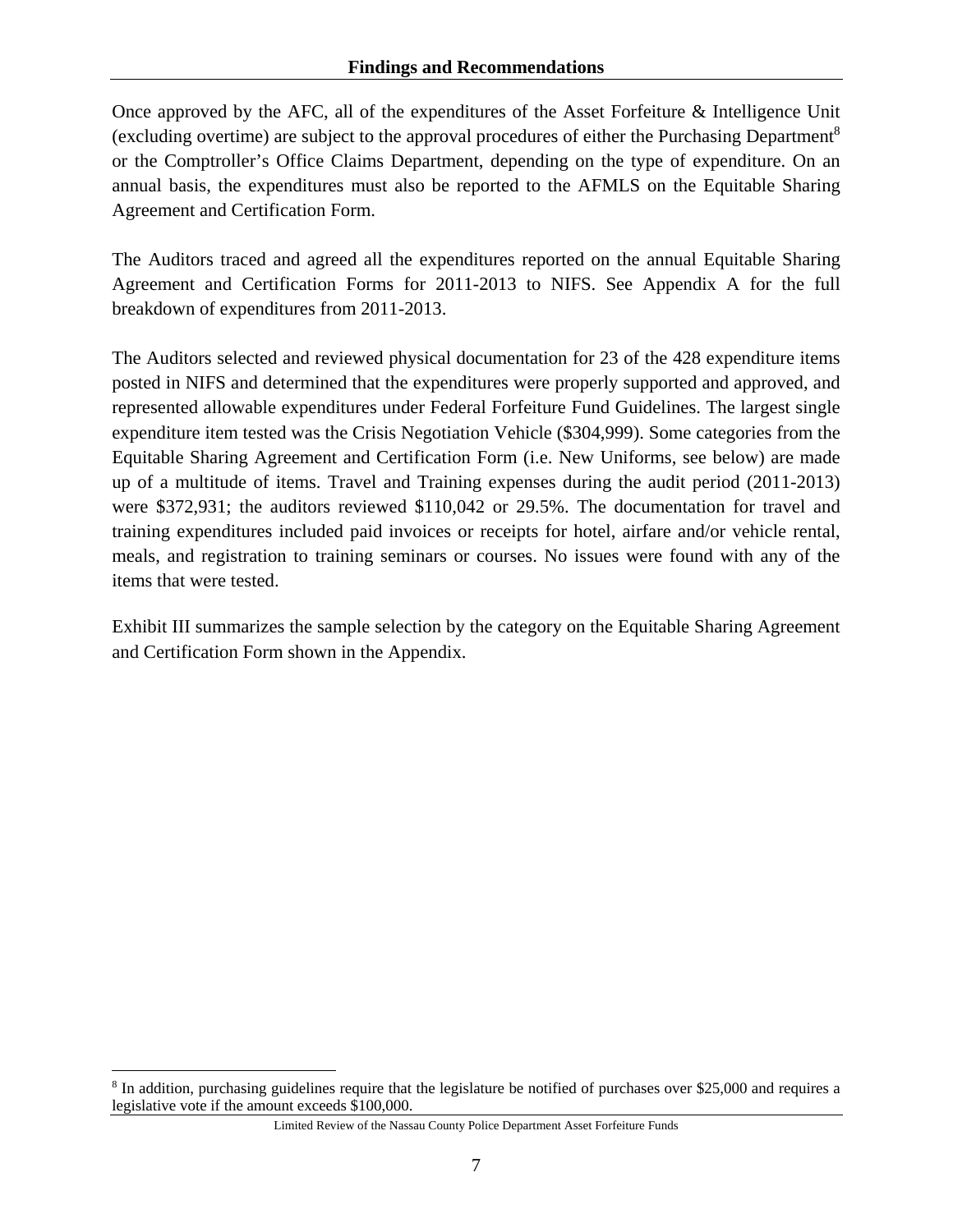# **Exhibit III**

|                                |     |                          | 2013                |               | 2012           |               |               | 2011 |                |                     |               |
|--------------------------------|-----|--------------------------|---------------------|---------------|----------------|---------------|---------------|------|----------------|---------------------|---------------|
|                                |     | <b>Total</b>             |                     |               | <b>Total</b>   |               |               |      | <b>Total</b>   |                     |               |
| Federal                        |     | <b>Federal</b>           | $\frac{0}{0}$       | <b>Issues</b> | Federal        | $\frac{0}{0}$ | <b>Issues</b> |      | Federal        | $\%$                | <b>Issues</b> |
| <b>Expense Category</b>        |     | <b>Expense</b>           | <b>Tested Found</b> |               | <b>Expense</b> | <b>Tested</b> | Found         |      | <b>Expense</b> | <b>Tested Found</b> |               |
| <b>AFB Car Lease</b>           | \$  | 330                      | 0%                  | None          | \$<br>6.171    | 67%           | None          | \$   | 10.192         | 0%                  | None          |
| Comm. & Computers              | S.  | 382,550                  |                     | 43% None      | \$<br>467,239  |               | 2% None       | \$   | 876.686        |                     | 10% None      |
| Crisis Negotiation             | \$  |                          | 0%                  | None          | \$             | 0%            | None          | \$   | 304.999        | 100%                | None          |
| <b>Furniture/File Cabinets</b> | \$  | $\overline{\phantom{0}}$ |                     | 0% None       | \$<br>64,704   |               | 74% None      | \$   |                | 0%                  | None          |
| New Uniforms                   |     | \$1,175,188              |                     | 7% None       | \$<br>10,393   | $0\%$         | None          | \$   |                | 0%                  | None          |
| Plaques, Dept. Awards          | \$. | 9.174                    |                     | 0% None       | \$<br>6,005    |               | 0% None       | \$   | 8.776          |                     | 28% None      |
| <b>Promotional Items</b>       | \$  | 6.660                    |                     | 46% None      | \$             |               | 0% None       | \$   | 7.080          | 0%                  | None          |
| Substance Abuse Video          | \$  | $\overline{\phantom{a}}$ |                     | 0% None       | \$<br>14,000   |               | 100% None     | \$   |                |                     | 0% None       |
| Surveillance Equip.            |     | \$1,046,967              |                     | 59% None      | \$<br>276.533  |               | 0% None       | \$   | 154.715        |                     | 75% None      |
| <b>Too Good For Drugs</b>      | \$  | 1.997                    |                     | 100% None     | \$<br>5.989    |               | 33% None      | \$   | 26,109         | 0%                  | None          |
| Travel & Training              |     | 133,245                  |                     | 46% None      | \$<br>63,287   | 9%            | None          | \$   | 176,399        |                     | 25% None      |

#### **Federal Expenditure Summary & Sample Testing Schedule**

#### **Review Finding:**

#### **(2) Equitable Sharing Agreements and Certification Forms Did Not Always Include All Revenue and Expenditures**

Our review found that the Equitable Sharing Agreement and Certification Forms for the fiscal years 2011 and 2012 did not agree with the data in NIFS. We found the following minor differences:

- A revenue receipt of \$69,313.25 was recorded in NIFS in connection with assistance provided on a December 2011 DEA case, but was not included in the 2011 Equitable Sharing Agreement filed on February 27, 2012. On March 8, 2012, after the Equitable Sharing Agreement had been filed, the revenue was received and was posted in NIFS. The NCPD was not aware of the error until it was brought to their attention by the Auditors. The 2011 Equitable Sharing and Agreement Certification was never updated to include this amount.
- The 2012 Equitable Sharing Agreement and Certification Form, filed on March 1, 2013, did not include \$5,518.13 of overtime charged to the Treasury Forfeiture Funds in NIFS. The NCPD Director of Finance confirmed that the expenditure should have been reported in the filing.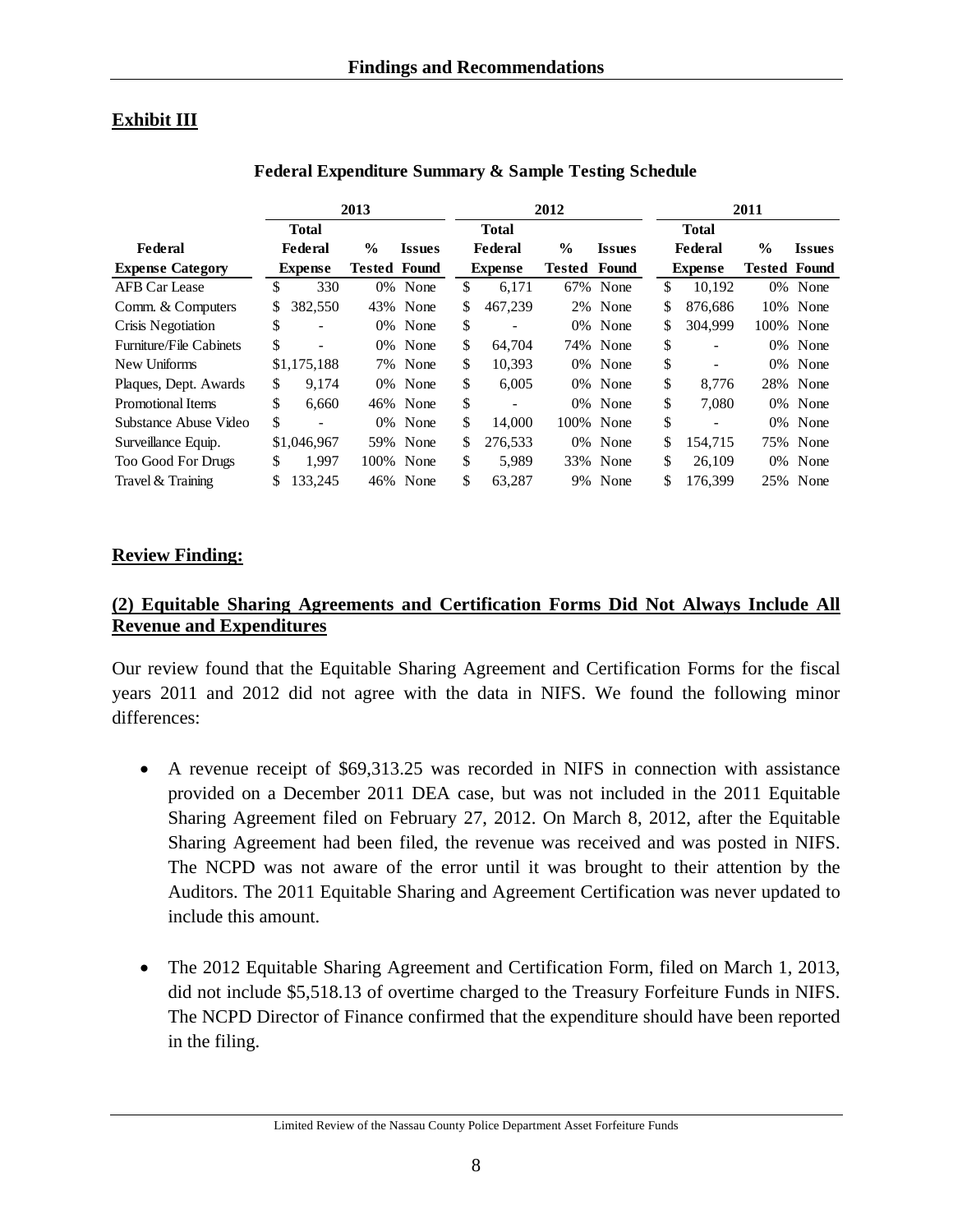In the case of Forfeiture Funds, the recipient agency is required to file an annual Equitable Sharing Agreement and Certification Form. According to the Department of Justice new participant letter, "…to continue in the Program, this form must be submitted each year within 60 days of the close of your agency's fiscal year. Your agency must report equitably shared funds (funds) received during the last fiscal year, report how those funds were spent, and report any funds remaining in your agency's account. All Department of Justice and Department of the Treasury funds must be reported on this form." The Justice Department Guidelines<sup>9</sup> state: "Noncompliance with the policies of this Guide may subject recipient agencies to one or more of the following sanctions:

- Denial of an agency's sharing request;
- Temporary or permanent exclusion from further participation in the equitable sharing program;
- Offsets from future sharing in amounts equal to impermissible uses;
- Civil enforcement actions in U.S. District Court for breach of contract; or
- Where warranted, federal criminal prosecution for false statements under 18 U.S.C. § 1001, fraud involving theft of federal program funds under 18 U.S.C. § 666, or other sections of the criminal code, as applicable."

# **Review Recommendation(s):**

We recommend that the Asset Forfeiture & Intelligence Unit:

- a) amend the 2011 and 2012 Equitable Sharing Agreements and Certification Forms; and
- b) reconcile the Equitable Sharing Agreement and Certification Form to NIFS on a regular basis.

# **Review Finding:**

 $\overline{a}$ 

# **(3) Asset Inventory Controls Were Inadequate - Five of 20 Assets Selected for Inspection Could Not Be Located, Others Were Difficult to Locate and Disposals Were Shown as Still in Use**

Our review revealed that five of the 20 assets selected for inspection could not be found. We determined that the inventory listing frequently lacked adequate information to be able to easily locate the items. We noted that specifics such as building, room number or the assigned user were frequently not included in the inventory listing. Instead, general locations were referred to

<sup>&</sup>lt;sup>9</sup> U.S. Department of Justice Guide to Equitable Sharing for State and Local Law Enforcement Agencies, April 2009, Page 29, Section XI.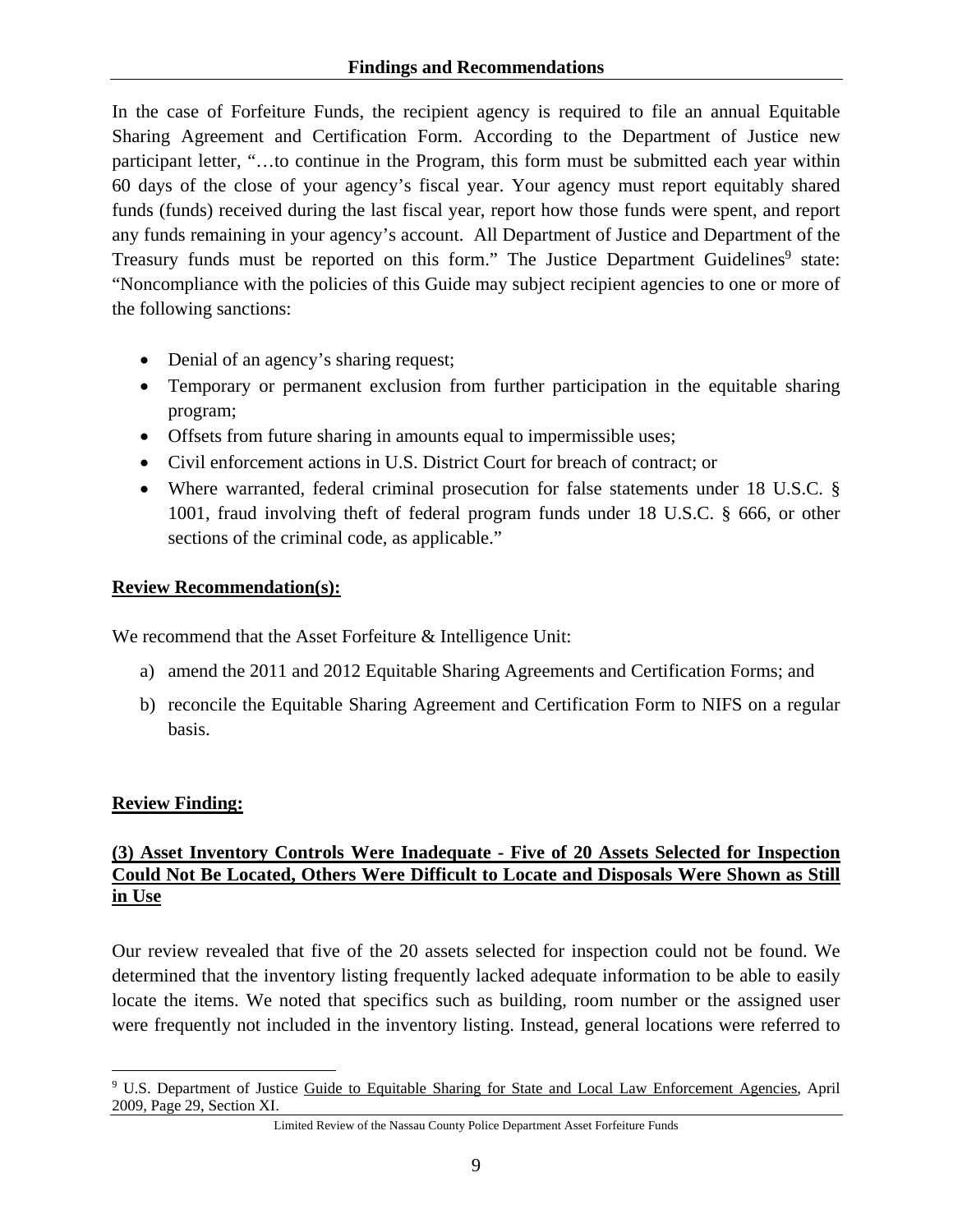#### **Findings and Recommendations**

such as, Photo Section, Arson Bomb Squad, IT Unit, etc. We also noted that the inventory list was not updated to show the disposal of assets.

The Auditors selected 20 of the 310 assets in the Nassau County Fixed Asset Accounting Control System ("FAACS") inventory of Asset Forfeiture property<sup>10</sup> for inspection. The 20 items selected ranged in cost from \$532 to \$504,999. The FAACS inventory data consists of the location of each asset, including the department name, location, and sub-location. The department and location for all asset forfeiture items on the FAACS inventory are listed as "PD." The sub-location is a code corresponding to a certain unit of the Police Department (i.e. Arson Bomb Squad, IT Unit, Emergency Services Unit, etc.). The Auditors attempted to locate these items at the sub-locations provided by the FAACS inventory. While larger items (i.e. Crisis Negotiation Vehicle) were located right away, the smaller items (i.e. servers, PCs) had to be researched further by officers and/or administrative personnel at each sub-location (who maintain their own inventory listings in Excel Spreadsheets). We noted that certain information that would ease the process of locating items (i.e. room, user, etc.) was not found on inventory lists maintained at sub-locations.

Exhibit IV summarizes the results of inventory testing.

 $\overline{a}$ 

<sup>&</sup>lt;sup>10</sup> The asset inventory was obtained from the Director of Finance at the NCPD. The inventory was based upon the County's official inventory in FAACS.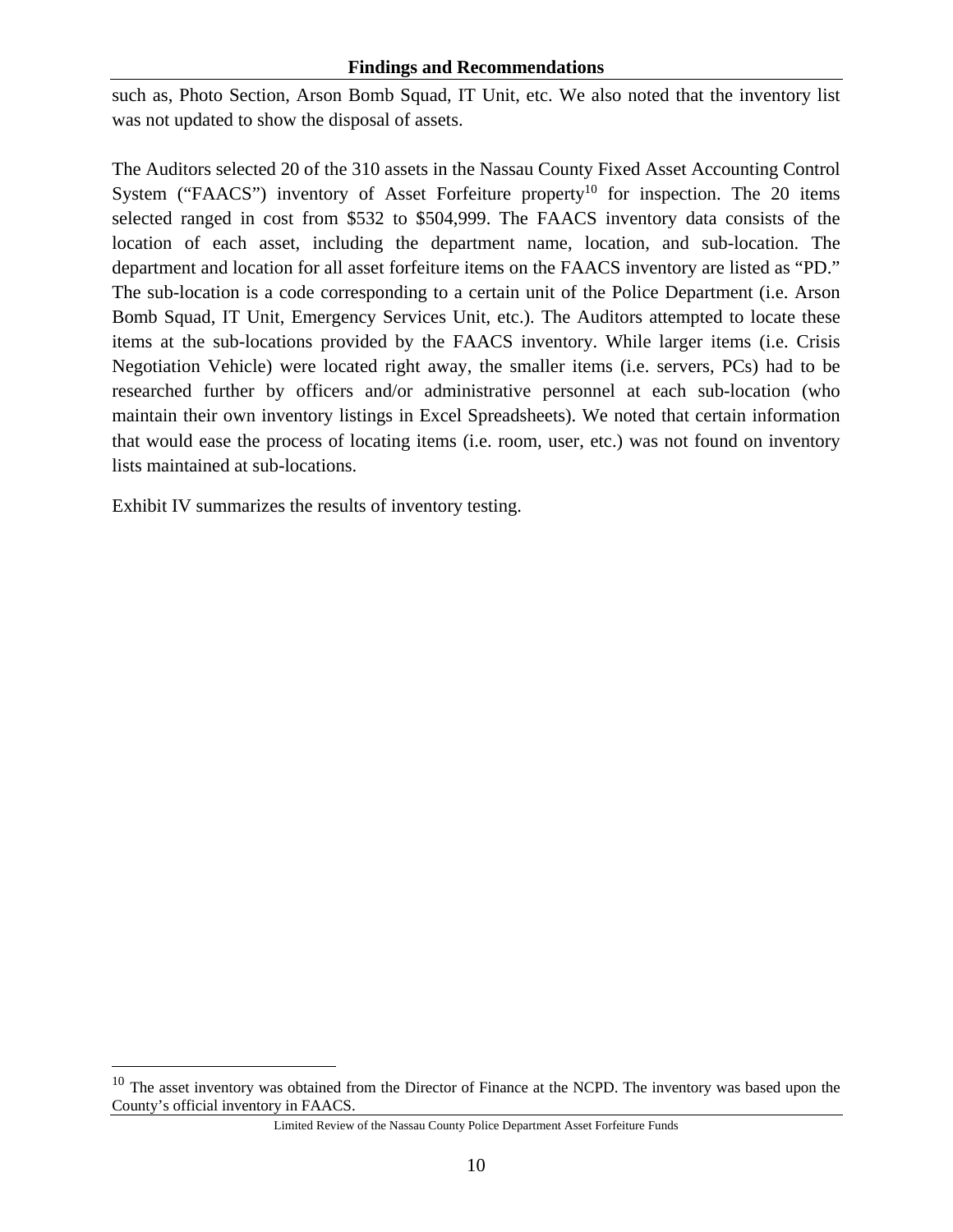# **Exhibit IV**

## **Asset Forfeiture Inventory Items Selected for Inspection**

 $\mathbf{F}$ 

|                                       |                              | FAACS          |                 |               |                  |
|---------------------------------------|------------------------------|----------------|-----------------|---------------|------------------|
|                                       | <b>Location Per</b>          | Location       | Date            |               | <b>Item</b>      |
| <b>Description of Item</b>            | <b>FAACS</b> Inventory       | <b>Correct</b> | <b>Acquired</b> | Cost          | Verified         |
| Crisis Negotiation Command Vehicle    | Emer. Services Unit          | Yes            | 06/30/11        | \$<br>504,999 | Yes              |
| Robot: Bomb Investigation/Disarmament | Arson Bomb Squad             | Yes            | 06/30/03        | \$<br>182,407 | Yes              |
| Equallogic PS6500E Server             | IT Unit                      | Yes            | 06/30/11        | \$<br>74,082  | Yes              |
| Equallogic PS6500E Server             | <b>IT Unit</b>               | Yes            | 06/30/11        | \$<br>74,082  | Yes              |
| Powervault MD1000 Server              | Photo Section                | N <sub>0</sub> | 06/30/09        | \$<br>8,636   | N <sub>0</sub>   |
| Poweredge R420 Server                 | <b>Asset Forfeiture Unit</b> | N <sub>0</sub> | 06/30/13        | \$<br>6,001   | Yes <sup>3</sup> |
| Poweredge R420 Server                 | <b>Asset Forfeiture Unit</b> | N <sub>0</sub> | 06/30/13        | \$<br>6,001   | Yes <sup>3</sup> |
| Generator Golden X-Ray XR200          | Arson Bomb Squad             | Yes            | 01/23/12        | \$<br>4,292   | Yes              |
| Digital Camera                        | Photo Section                | Yes            | 06/30/02        | \$<br>4,199   | Yes <sup>1</sup> |
| Digital Camera                        | Photo Section                | Yes            | 06/30/02        | \$<br>4,199   | Yes <sup>1</sup> |
| Dell Laptop                           | <b>IT Unit</b>               | Yes            | 06/30/03        | \$<br>2,685   | Yes <sup>2</sup> |
| Dell Laptop                           | <b>IT Unit</b>               | Yes            | 06/30/03        | \$<br>2,685   | Yes <sup>2</sup> |
| Video Monitor 42"                     | <b>Asset Forfeiture Unit</b> | Yes            | 10/01/13        | \$<br>1,840   | Yes              |
| Video Monitor 42"                     | <b>Asset Forfeiture Unit</b> | N <sub>0</sub> | 10/01/13        | \$<br>1,840   | N <sub>0</sub>   |
| iPad (with accessories)               | <b>IT Unit</b>               | Yes            | 12/10/11        | \$<br>1,020   | Yes              |
| iPad (with accessories)               | <b>IT Unit</b>               | Yes            | 12/10/11        | \$<br>1,020   | Yes              |
| Desktop PC Optiplex 3010              | <b>Asset Forfeiture Unit</b> | N <sub>0</sub> | 07/19/13        | \$<br>532     | N <sub>0</sub>   |
| Desktop PC Optiplex 3010              | <b>Asset Forfeiture Unit</b> | N <sub>0</sub> | 07/19/13        | \$<br>532     | N <sub>0</sub>   |
| Desktop PC Optiplex 3010              | Asset Forfeiture Unit        | N <sub>0</sub> | 07/19/13        | \$<br>532     | N <sub>0</sub>   |
| Desktop PC Optiplex 3010              | <b>Asset Forfeiture Unit</b> | N <sub>0</sub> | 07/19/13        | \$<br>532     | $\mathrm{Yes}^3$ |

<sup>1</sup> According to the Photo Section Unit, the items were traded in for credit towards the purchase of new items, in accordance with the applicable guidelines. (Not updated on FAACS inventory list).

 $2^2$ According to the IT Unit, the items surpassed their useful life and were disposed of in accordance with applicable guidelines and proper procedures. (Not updated on FAACS inventory list).

 $3$ The items were found in another location. The two Poweredge R420 Servers were in the IT Unit and the Desktop PC Optiplex 3010 was at the 2nd Precinct.

As shown in Exhibit IV, the Auditors were unable to locate five of the 20 items; and four others were either traded in or disposed of (two Digital Cameras and two Dell Latitude laptops – see footnotes 1 and 2 in Exhibit IV). We were able to eventually locate 11 of the 20 items.

Of the 20 items that were tested the Auditors found:

- eight items at the correct location per the FAACS inventory list;
- three items at a different location than what was found on the FAACS inventory listing;
- four items were either traded in or disposed of as follows: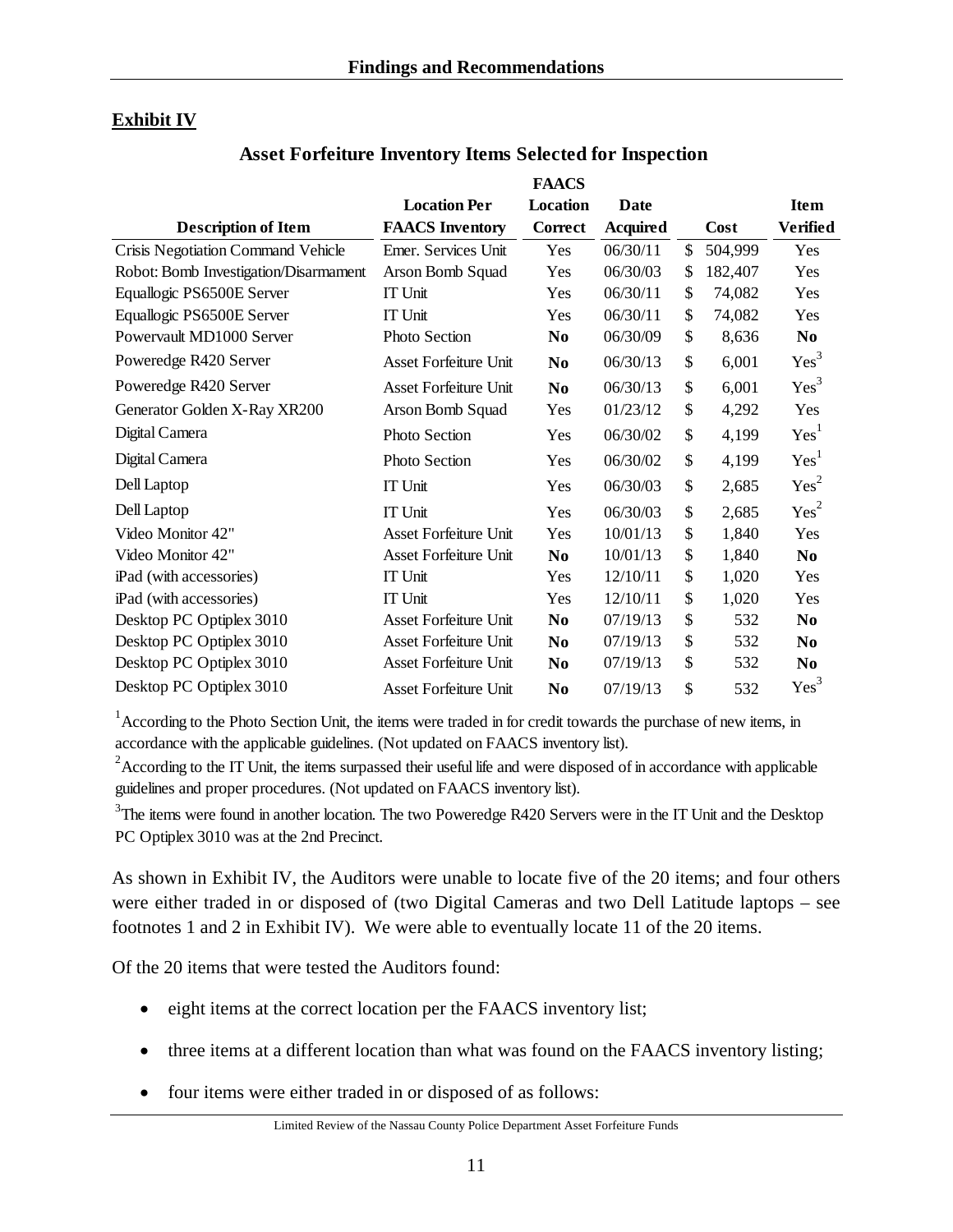o Two Digital Cameras were traded in (see Exhibit IV, footnote 1)

The FAACS inventory listing did not reflect that the cameras had been traded in; instead the cameras were incorrectly listed as still being in the NCPD Photo Section. Documentation provided by staff of the Photo Section substantiated that the two cameras were traded in for credit towards the purchase of other assets.

o Two Dell Latitude Laptops were disposed of (see Exhibit IV, footnote 2)

The FAACS inventory listing did not reflect the disposal; instead the laptops were incorrectly listed as still being in use at the NCPD IT unit. We were informed by an officer at the IT Unit that the two laptops were originally purchased in 2003 and disposed of because they had surpassed their useful life and were no longer functioning. According to the officer, the disposal included removing and destroying the hard drive.

We determined that the trade in of the cameras and the disposal of the laptops were acceptable under applicable federal forfeiture guidelines; however, the FAACS inventory was not updated to reflect that the assets were no longer in the possession of the NCPD.

- five items that could not be located. The five items were:
	- o a Powervault MD1000 black computer server (\$8,636);
	- o a 42" Video Monitor/TV (\$1,840); and
	- o three desktop computers (\$532 each)

The proper safeguarding of physical assets includes adequate inventory controls that ensure the correct and the exact locations of assets are maintained (specific to the building, room, assigned user, etc.) for both inspection purposes and to help prevent the loss, theft or improper use of assets.

#### **Review Recommendation(s):**

For proper control of County assets, we recommend that:

- a) the asset forfeiture inventory be updated with the exact location of all assets. This inventory should be updated on a regular basis, and any changes to asset use or location should be reported to the staff responsible for inventory in a timely manner;
- b) the Asset Forfeiture & Intelligence Unit communicate all inventory changes to the Comptroller's Office in a timely manner so that the County FAACS inventory is updated on a regular basis as well. Assets that are disposed of should follow the appropriate asset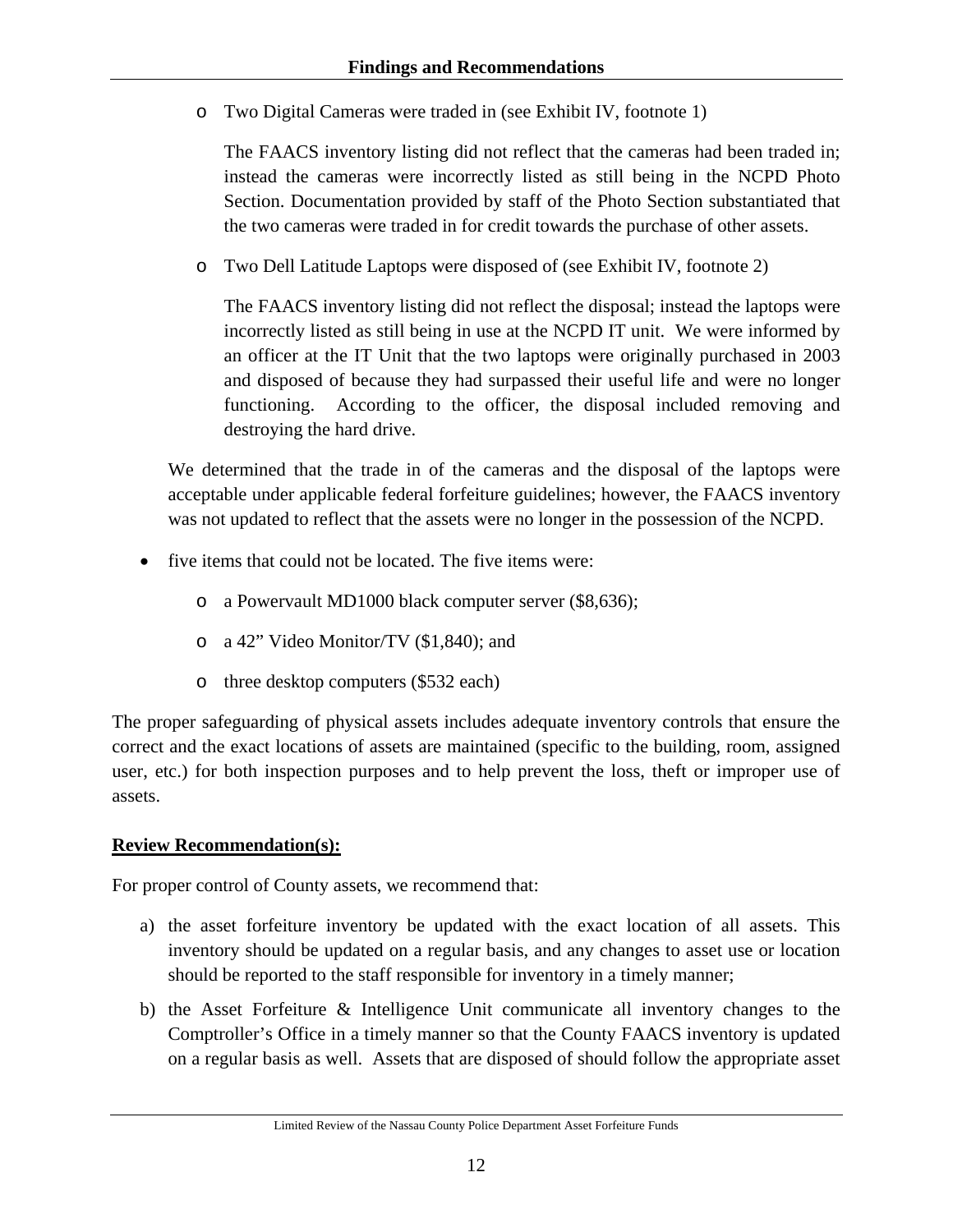disposal procedures, and inventory custodians should be informed in a timely manner; and

c) the Asset Forfeiture & Intelligence Unit reconcile its inventory list to the County FAACS inventory on a regular basis.

#### **Review Finding:**

## **(4) \$25 Million of \$37 Million in Accumulated Federal and State Asset Forfeiture Funds is Earmarked for a New Policy Academy**

The Asset Forfeiture & Intelligence Unit accumulated \$37 million of forfeiture funds as of the end of the audit period. Exhibit V summarizes the changes in fund balance each year from 2011 - 2014 and shows that the largest portion of the accumulated amount was received in 2013. Exhibit VI summaries the revenue and expenditures by fund for the audit period.

Although there are no definitive timeframes in which Federal Forfeiture funds must be spent, there are general time periods, as follows:

- The Treasury Department's "Guide to Equitable Sharing"<sup>11</sup> states, "Shared monies normally should be expended for their designated law enforcement purpose as they are received. However, these funds may be retained in a holding account for a reasonable period of time, generally no longer than two years, to satisfy a future need, such as a capital expenditure."
- The Justice Department's "Guide to Equitable Sharing"<sup>12</sup>, says essentially the same thing, "Shared monies normally should be expended for their designated use or other permissible law enforcement purpose as they are received. Shared monies may be retained in a holding account for up to three years to satisfy future needs or retained longer for major long-term expenditures such as capital improvements."

The Asset Forfeiture & Intelligence Unit is allowed to retain federal funds for a large capital expenditure that would improve policing, as long as it does not supplant the normal budget.

According to the Commanding Officer, \$25 million of the accumulated balance of \$36.9 million as of December 31, 2014 has been set aside for a new police academy which is projected to cost \$40 million. The \$25 million will come from both federal and state forfeiture funds. Although prior approval from the AFMLS is not required for such a large expenditure, the Commanding Officer stated preliminary conversations with AFMLS indicated agreement that this is a good use

<sup>1</sup> <sup>11</sup> U.S. Department of Treasury Guide to Equitable Sharing for Foreign Countries and Federal, State and Local Law Enforcement Agencies, April 2004, Page 20.<br><sup>12</sup> U.S. Department of Justice Guide to Equitable Sharing for State and Local Law Enforcement Agencies, April

<sup>2009,</sup> Page 22, Section VIII.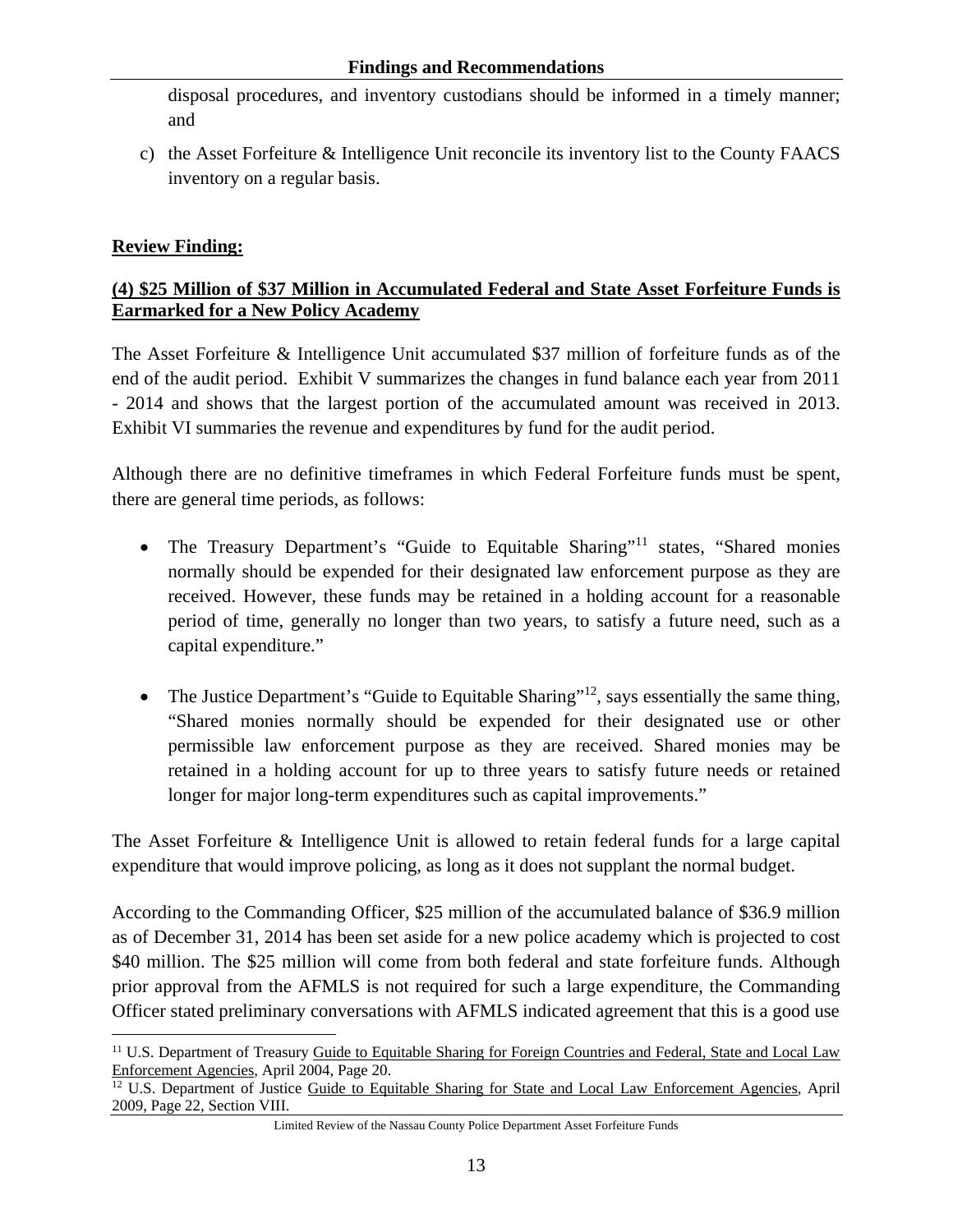of forfeiture funds. The anticipated funding sources for the remaining \$15 million are \$10 million of Capital County funding and \$5 million in donations already raised by the NCPD Foundation (a non-profit group). The Commanding Officer also stated that if the project exceeded anticipated costs, the NCPD may request additional funds from forfeiture sources.

Nassau Community College has been established as the location for the new Police Academy, with groundbreaking tentatively set for the fall of 2015. See Exhibit VII for the artist's rendering of the new academy.

## **Exhibit V**

# **Nassau County Police Department Forfeiture Funds Changes in Fund Balance Balance December 31, 2010 - December 31, 2014**

#### **in Thousands (000's)**

|                                                                     | <b>Justice</b> | <b>Treasury</b> | <b>NYS</b>        |              |
|---------------------------------------------------------------------|----------------|-----------------|-------------------|--------------|
|                                                                     | Dept.          | Dept.           | <b>Forfeiture</b> | <b>Total</b> |
| <b>Fund Balance - 12/31/2010</b>                                    | 4,560<br>\$    | \$4,193         | \$<br>1,757       | 10,510<br>\$ |
| <b>Annual Excess (Deficit) of</b><br><b>Revenues over Expenses:</b> |                |                 |                   |              |
| 2011                                                                | 5,214          | (1,445)         | 1,410             | 5,179        |
| 2012                                                                | (293)          | 616             | 757               | 1,080        |
| 2013                                                                | (2,820)        | 14,884          | 10,578            | 22,642       |
| 2014                                                                | (1,718)        | (315)           | (436)             | (2, 469)     |
| <b>Fund Balance - 12/31/2014</b>                                    | \$<br>4,943    | \$17,933        | \$<br>14,066      | \$<br>36,942 |

**Source of Data** - Nassau Integrated Financial System ("NIFS").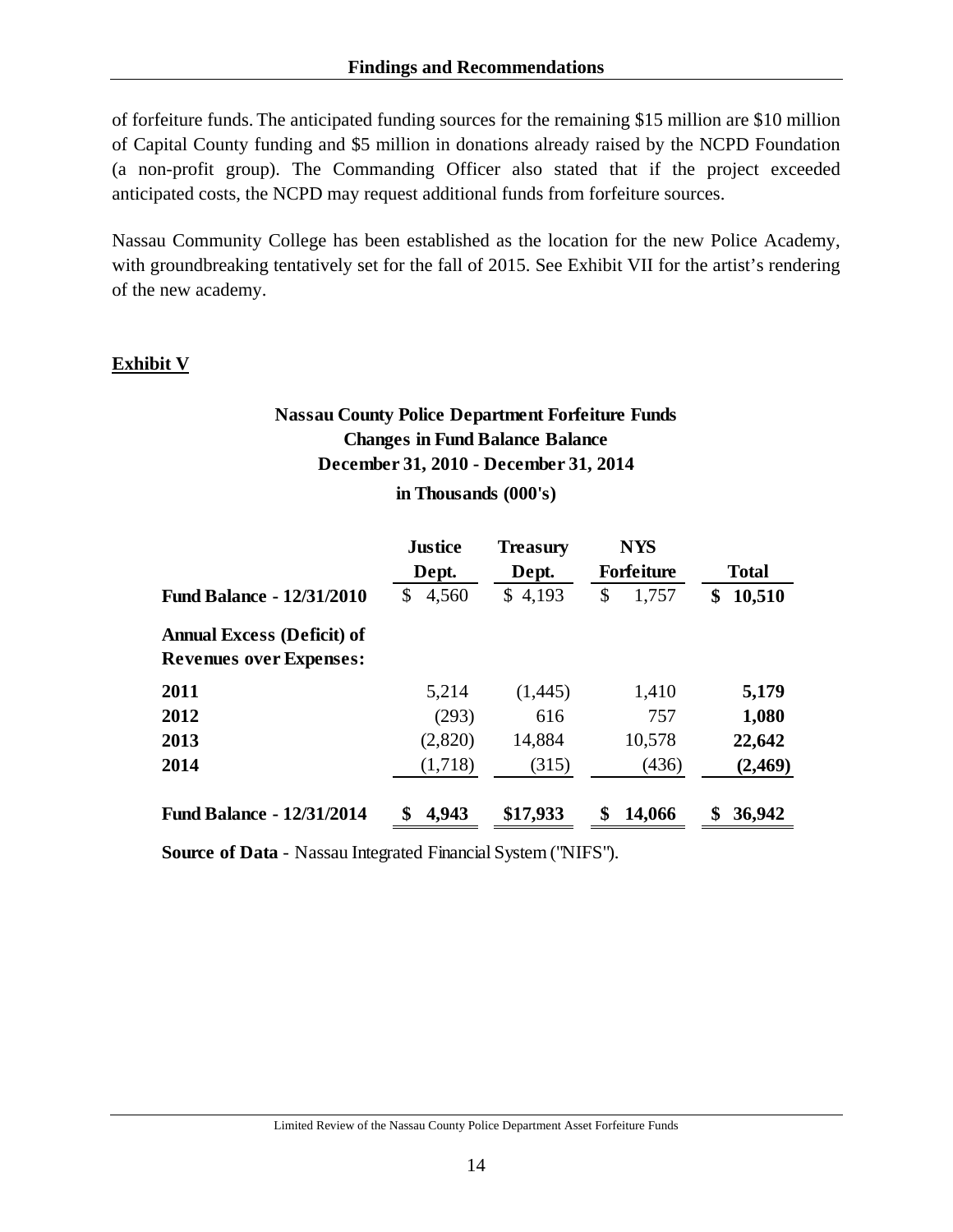#### Revenues and Expenditures

Fund receipts are placed into interest bearing accounts until disbursed and the accumulated interest must also be disbursed according to agency guidelines. Disbursements are made at the discretion of the Asset Forfeiture & Intelligence Unit and the Police Department, as long as the use falls within the guidelines issued by the granting agency. A complete breakdown of the nature of the federal forfeiture revenues and expenses over the audit period can be seen in the Appendix to this report.

#### **Exhibit VI**

# **Nassau County Police Department - Forfeiture Funds Summary of Revenue and Expenditures**

|                                   | (000's)       |              |             |         |              |  |  |  |
|-----------------------------------|---------------|--------------|-------------|---------|--------------|--|--|--|
|                                   | 2014          | 2013         | 2012        | 2011    | <b>Total</b> |  |  |  |
| <b>Federal Revenue</b>            |               |              |             |         |              |  |  |  |
| Dept. of Justice                  | \$<br>439     | \$<br>1,000  | \$1,563     | \$6,112 | \$9,114      |  |  |  |
| Dept. of the Treasury             | 194           | 15,372       | 1,004       | 849     | 17,419       |  |  |  |
| <b>Total Federal Revenue</b>      | \$<br>633     | \$<br>16,372 | \$2,567     | \$6,961 | \$26,533     |  |  |  |
| <b>State Revenue</b>              |               |              |             |         |              |  |  |  |
| <b>NYS Forfeiture</b>             | 330           | 10,578       | 757         | 1,410   | 13,075       |  |  |  |
| <b>Total State Revenue</b>        | 330           | \$10,578     | \$<br>757   | \$1,410 | \$13,075     |  |  |  |
| <b>Total Revenue</b>              | 963<br>\$     | 26,950<br>\$ | \$3,324     | \$8,371 | \$39,608     |  |  |  |
| <b>Federal Expenditures</b>       |               |              |             |         |              |  |  |  |
| Dept. of Justice                  | 2,157         | 3,820        | 1,856       | 898     | 8,731        |  |  |  |
| Dept. of the Treasury             | 509           | 488          | 388         | 2,294   | 3,679        |  |  |  |
| <b>Total Federal Expenditures</b> | \$<br>2,666   | \$<br>4,308  | \$2,244     | \$3,192 | \$12,410     |  |  |  |
| <b>State Expenditures</b>         |               |              |             |         |              |  |  |  |
| <b>NYS Forfeiture</b>             | 766           |              |             |         | 766          |  |  |  |
| <b>Total State Expenditures</b>   | \$<br>766     |              |             |         | \$<br>766    |  |  |  |
| <b>Total Expenditures</b>         | \$<br>3,432   | \$<br>4,308  | \$2,244     | \$3,192 | \$13,176     |  |  |  |
| <b>Revenue less Expenditures</b>  | \$<br>(2,469) | \$<br>22,642 | 1,080<br>\$ | \$5,179 | \$26,432     |  |  |  |

**Source of Data** - Nassau Integrated Financial System ("NIFS").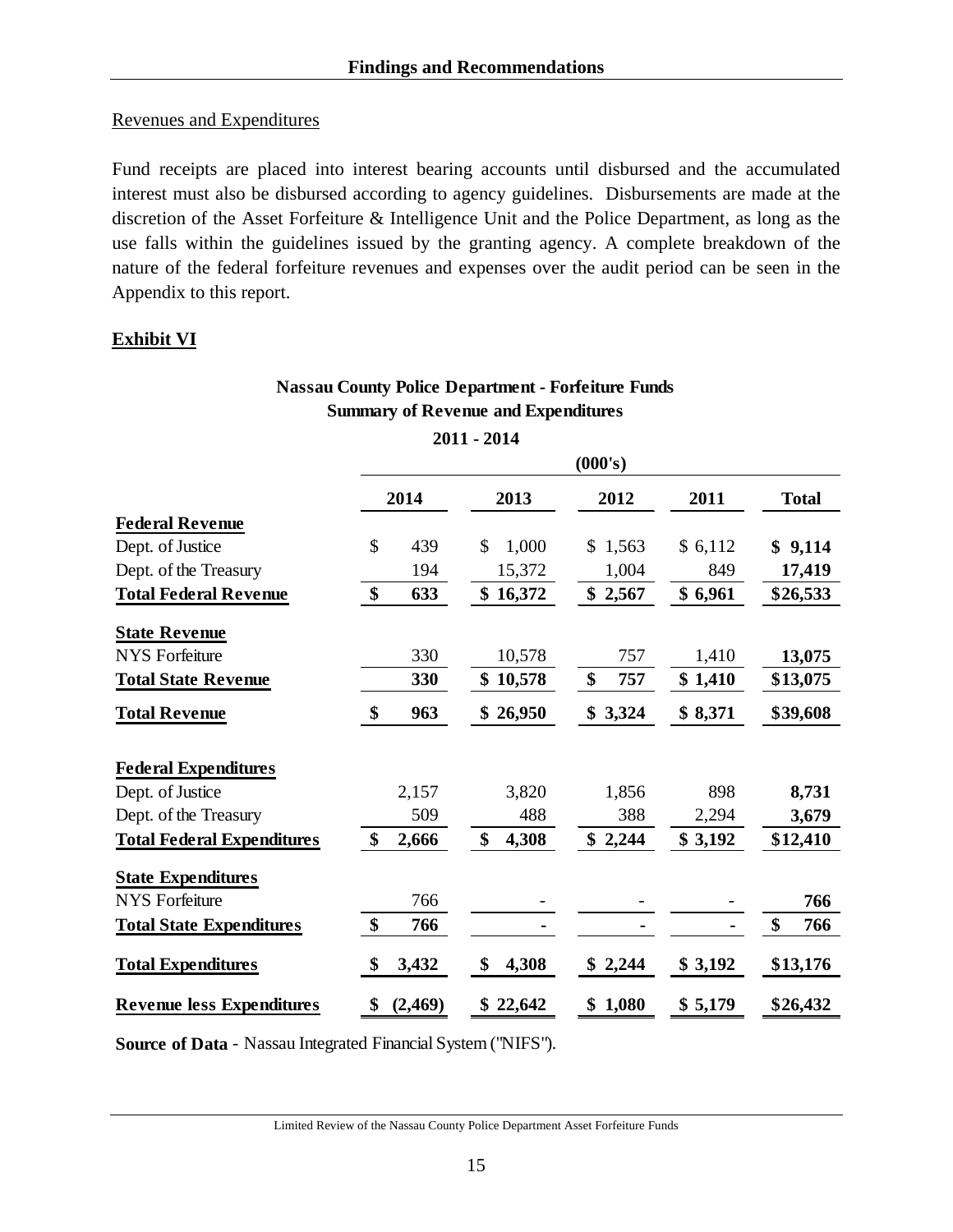Exhibit VII is the artist's rendering of the new Police Academy.

# **Exhibit VII**



#### **Review Recommendation(s):**

We recommend that the NCPD:

- a) make every effort to expend federal asset forfeiture funds in excess of what is required for the new police academy as the funds are received, or within the two or three year period stated in the Federal Guidelines; and
- b) consider the hiring of a qualified, independent contract monitor to oversee the building of the new police academy, reporting to the NCPD.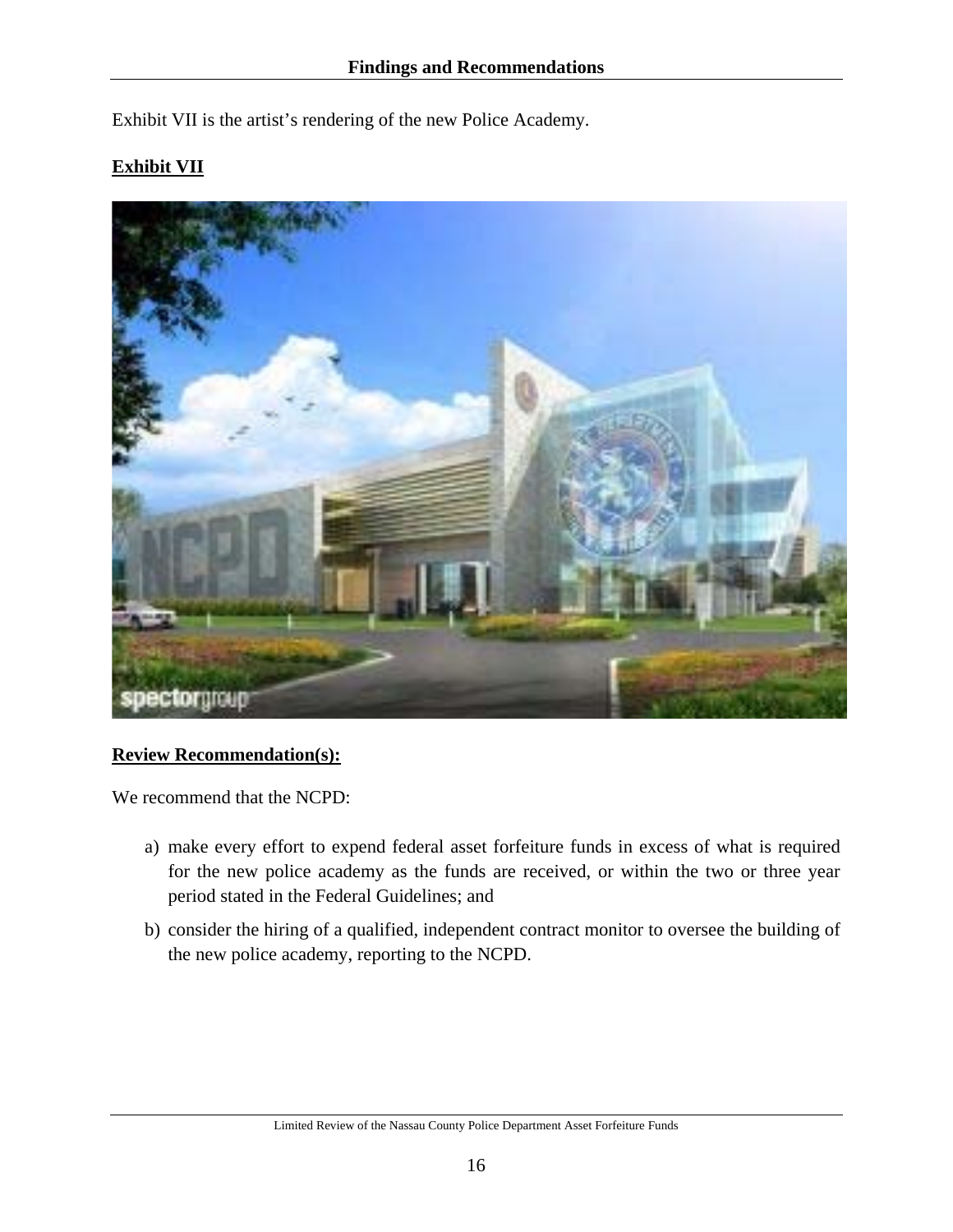# **Federal Justice and Treasury Forfeiture Funds Revenue and Expenses**

**2011-2013**

|                                       |                         | 2013                     | 2012                    |                                 | 2011                                    |                                 |  |
|---------------------------------------|-------------------------|--------------------------|-------------------------|---------------------------------|-----------------------------------------|---------------------------------|--|
|                                       | Justice<br><b>Funds</b> | Treasurv<br><b>Funds</b> | Justice<br><b>Funds</b> | <b>Treasury</b><br><b>Funds</b> | Justice<br><b>Funds</b>                 | <b>Treasury</b><br><b>Funds</b> |  |
| Revenue                               |                         |                          |                         |                                 |                                         |                                 |  |
| <b>Federal Sharing Funds Received</b> | 973.990                 | \$15,361,290             | \$1.526.716             | 992.348<br>-S                   | \$6.078.034                             | 831,708                         |  |
| Interest Income Accrued               | 25,884                  | 10.877                   | 36,666                  | 11.215                          | 33,906                                  | 17.594                          |  |
| <b>Total Revenues</b>                 | 999,874                 | \$15,372,167             | 1,563,382               |                                 | $$1,003,563 \;   \; $6,111,940 \;   \;$ | 849,302                         |  |

| <b>Expenses</b>                          |                          |         |                          |                          |                |         |
|------------------------------------------|--------------------------|---------|--------------------------|--------------------------|----------------|---------|
| New Uniforms                             | \$<br>1,175,188          | \$      | $\mathbb{S}$<br>10,393   | \$                       | \$             | \$      |
| Electronic Surveillance Equipment        | 939,523                  | 107,444 | 276,533                  |                          | 41,880         | 112,835 |
| Overtime                                 | 429,130                  | 110,985 | 425,194                  | 107,899                  |                | 906,883 |
| Communications and Computers             | 368,766                  | 13,784  | 359,145                  | 108,094                  | 384,029        | 492,657 |
| <b>Laboratory Drug Test Fees</b>         | 267,912                  |         | 498,796                  |                          |                |         |
| <b>Modular Precinct Building</b>         | 132,701                  |         |                          |                          |                |         |
| <b>Travel and Training</b>               | 111,531                  | 21,714  | 63,287                   |                          | 176,399        |         |
| Weapons and Protective Gear              | 52,068                   | 17,217  | 53,250                   | 22,072                   |                | 57,284  |
| Fin'l Investigative Sys                  | 47,520                   |         |                          |                          |                |         |
| <b>Sustance Abuse Video</b>              | 35,000                   |         |                          |                          |                |         |
| <b>LPR Pole Cameras Ext Warranties</b>   | 32,890                   |         |                          |                          |                |         |
| <b>Updated Software Real Time Intel</b>  | 29,295                   |         | $\overline{a}$           | $\overline{a}$           |                |         |
| <b>Intel Analyst Overtime</b>            | 28,175                   | 9,591   | $\overline{\phantom{a}}$ | L,                       |                |         |
| Gun Buy Back Program                     | 26,650                   |         |                          | Ĭ.                       |                |         |
| <b>GIS Software</b>                      | 23,914                   |         | $\overline{a}$           | $\blacksquare$           |                |         |
| Police Service Dogs Training Equip       | 21,691                   |         | $\overline{\phantom{a}}$ | $\blacksquare$           |                |         |
| Realtime Intel Mapping Comp & Acc        | 20,487                   |         |                          |                          |                |         |
| Social Media Monitor Licenses            | 12,000                   |         |                          | $\overline{a}$           |                |         |
| Program Analyst Overtime                 | 10,871                   | 3,371   | $\overline{a}$           | $\overline{\phantom{a}}$ |                |         |
| Plaques, Departmental Awards             | 9,174                    |         | 6,005                    | $\overline{\phantom{a}}$ | 8,776          |         |
| Crime Scene Video Lighting               | 9,023                    |         | 6,063                    | $\overline{\phantom{a}}$ |                |         |
| <b>NVLS</b> Data Subscription            | 7,500                    |         |                          | $\overline{a}$           |                |         |
| Open House Promotional Items             | 6,010                    |         |                          | 8,900                    | 9,792          |         |
| Printer Supplies AFI Plotters            | 4,971                    |         |                          |                          |                |         |
| <b>Accountants Overtime</b>              | 4,828                    | 1,794   |                          |                          |                |         |
| <b>Investigative Expenses</b>            | 4,021                    |         | 163                      | $\overline{a}$           |                |         |
| <b>Stell Shelving System</b>             | 3,203                    |         |                          | $\overline{\phantom{a}}$ |                |         |
| <b>PSA</b> Overtime                      | 2,186                    | 19,965  |                          | Ĭ.                       |                |         |
| Travel - Defense Witness Desposition     | 1,374                    |         | $\overline{a}$           | $\overline{\phantom{a}}$ |                |         |
| <b>AFI Clerical Overtime</b>             | 850                      | 67      |                          | ÷,                       |                |         |
| Supp-Install New Surveil Cameras         | 789                      |         |                          | $\overline{a}$           |                |         |
| <b>EZ Pass - Investigations</b>          | 308                      |         | 420                      |                          | 545            |         |
| <b>Interact Ctywide Com Oper Environ</b> | $\overline{\phantom{m}}$ | 125,000 |                          | $\overline{\phantom{a}}$ | $\overline{a}$ |         |
| Uniforms                                 | $\overline{a}$           | 29,743  | 17,252                   | $\overline{a}$           |                |         |
| Cellular Data Svce Upgrade InvestigUse   | $\overline{a}$           | 7,768   |                          |                          |                |         |
| Promotional Items                        | $\overline{\phantom{a}}$ | 6,660   | $\overline{a}$           | $\blacksquare$           | 7,080          |         |
| Cellular Data Service LPR Cameras        | $\overline{\phantom{0}}$ | 6,326   | $\overline{\phantom{a}}$ |                          |                |         |
| Scuba Diving Equipment                   |                          | 4,493   |                          |                          |                |         |
| Too Good For Drugs                       |                          | 1,997   |                          | 5,989                    |                | 26,109  |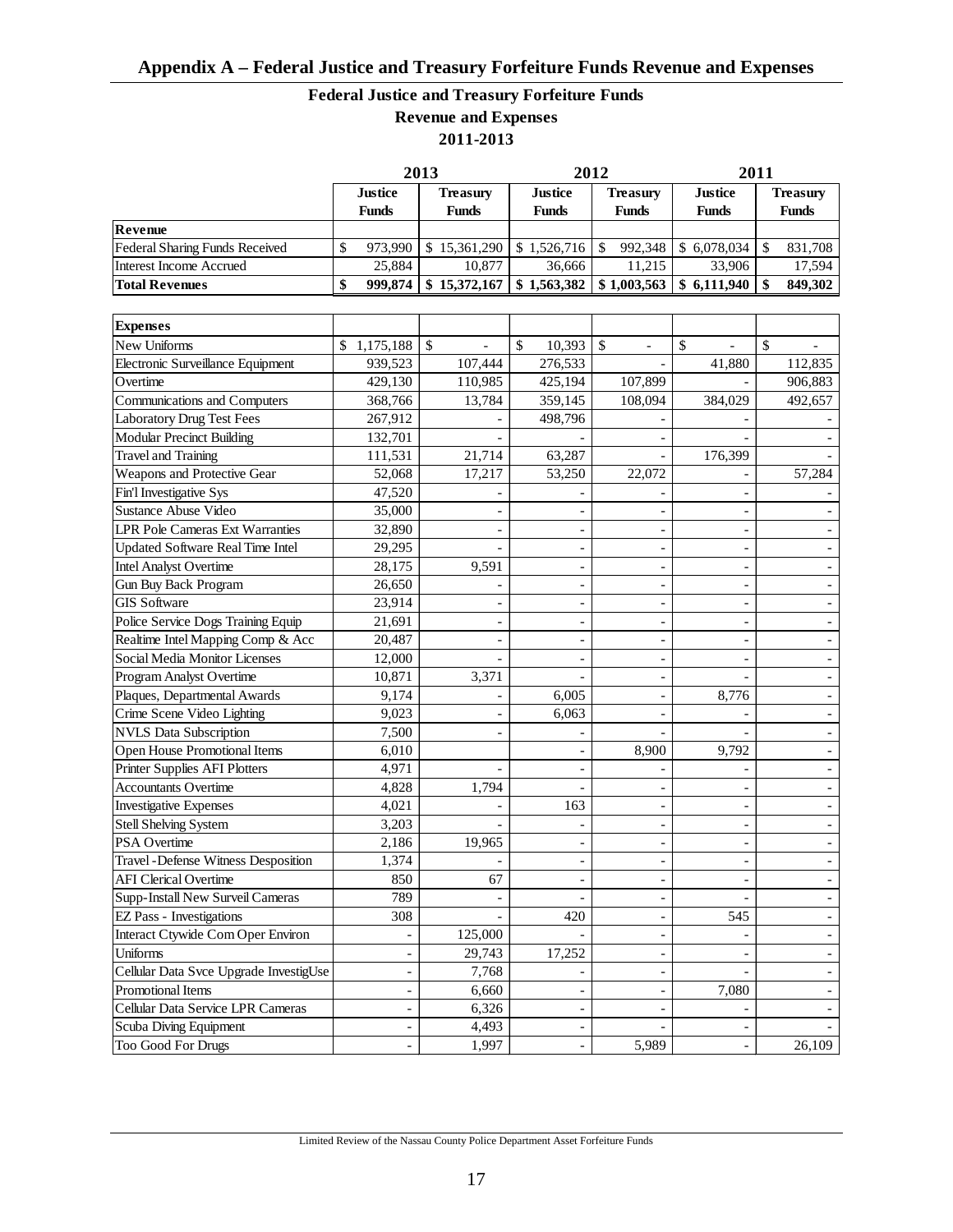# **Federal Justice and Treasury Forfeiture Funds**

**Revenue and Expenses 2011-2013**

|                                                | 2013<br>2012             |                          |                          |                 | 2011           |                 |
|------------------------------------------------|--------------------------|--------------------------|--------------------------|-----------------|----------------|-----------------|
|                                                | <b>Justice</b>           | <b>Treasury</b>          | <b>Justice</b>           | <b>Treasury</b> | <b>Justice</b> | <b>Treasury</b> |
|                                                | <b>Funds</b>             | <b>Funds</b>             | <b>Funds</b>             | <b>Funds</b>    | <b>Funds</b>   | Funds           |
| <b>Expenses (continued)</b>                    |                          |                          |                          |                 |                |                 |
| <b>Radar Detectors</b>                         |                          |                          | 52,000                   |                 |                |                 |
| Cannon Printer/Scanner Copier AFI Off          |                          |                          | 19,578                   |                 |                |                 |
| <b>Handheld Power Tools</b>                    | ÷,                       |                          | 14,291                   | ٠               |                |                 |
| Dev Script/Concept-Sub Abuse Video             | ÷,                       |                          | 14,000                   | ٠               |                |                 |
| Air Conditioner Units - AFI Office             | ÷,                       |                          | 8,950                    | ÷               |                |                 |
| <b>Install Access Cont Doors Police Hdgtrs</b> | $\overline{a}$           |                          | 8,687                    | ٠               |                |                 |
| Drug Drop Off Boxes                            | ÷,                       |                          | 7,560                    | ÷               |                |                 |
| Remove & Install of Lights & Sirens            | ÷,                       |                          | 5,400                    | $\overline{a}$  |                |                 |
| LOGOS X-Ray Image Plate                        | ÷,                       |                          | 4,322                    | $\overline{a}$  | 8,151          |                 |
| Office Furniture - AFI Office                  | ÷,                       |                          | 4,314                    |                 |                |                 |
| Ambulances                                     |                          |                          |                          |                 |                | 327,650         |
| Crisis Negotiation Vehicle                     |                          |                          |                          |                 |                | 304,999         |
| Archit Svcs - NCPD Police Academy              |                          |                          | $\overline{\phantom{a}}$ |                 |                | 41,500          |
| Office Furniture and File Cabinets             | ÷,                       |                          | $\overline{\phantom{a}}$ | 64,704          |                |                 |
| National Law Enforcement Memorial              | ÷,                       |                          | $\overline{\phantom{a}}$ | 49,800          |                |                 |
| Auto Handicap Dr w/Acc Cont Equip              | ÷,                       |                          | $\overline{\phantom{a}}$ | 10,760          |                |                 |
| Mobile Surveillance Tower                      |                          |                          | $\overline{\phantom{a}}$ |                 | 94,929         |                 |
| Morgue Van                                     |                          |                          | $\overline{\phantom{a}}$ |                 | 53,993         |                 |
| <b>Fitness Equipment</b>                       |                          |                          | $\overline{\phantom{a}}$ |                 | 37,755         |                 |
| Chevy Tahoe - Ceremonial Unit                  | $\overline{a}$           |                          | $\overline{\phantom{a}}$ | $\overline{a}$  | 33,307         |                 |
| Sec Sys - Cedar Creek ImpYard                  | ÷,                       |                          | $\overline{\phantom{a}}$ |                 | 15,986         |                 |
| Torque Multiplier - Helicopter                 | $\overline{a}$           |                          | $\overline{\phantom{a}}$ |                 | 7,266          |                 |
| Pneumatic Tire Changer                         | ÷,                       |                          | $\overline{\phantom{a}}$ |                 | 6,160          |                 |
| Carpeting - RB                                 | ÷,                       |                          | $\overline{\phantom{a}}$ | $\overline{a}$  | 5,460          |                 |
| <b>Box Truck</b>                               |                          |                          | $\overline{\phantom{a}}$ |                 | 2,594          |                 |
| Fork Lift                                      |                          |                          | $\overline{\phantom{a}}$ | $\overline{a}$  | 2,200          |                 |
| Color Printer - PIO                            |                          |                          | $\overline{\phantom{a}}$ | Ĭ.              | 773            |                 |
| LDI - Copy Machine Maintenance                 | $\overline{a}$           |                          | $\overline{\phantom{a}}$ |                 | 498            |                 |
| <b>Construction Materials - AFB</b>            | $\overline{a}$           |                          | $\overline{\phantom{a}}$ | Ĭ.              | 451            |                 |
| Surgestrips                                    | $\overline{a}$           |                          | $\overline{\phantom{a}}$ |                 | 163            |                 |
| <b>Carpet Cleaning AFB</b>                     | ÷,                       |                          | $\overline{\phantom{a}}$ |                 | 145            |                 |
| <b>AFB Car Lease</b>                           |                          | 330                      | $\overline{\phantom{a}}$ | 6,171           |                | 10,192          |
| Locksmith Svcs-Dom Abuse Victims               |                          |                          | $\overline{\phantom{a}}$ | 1,694           |                | 1,944           |
| <b>Install Cablevision PD Hqtrs</b>            | $\overline{\phantom{0}}$ |                          | $\overline{\phantom{0}}$ | 1,087           |                |                 |
| <b>Datacard Cameras</b>                        | ÷,                       |                          |                          | 838             |                |                 |
| Lithium Batteries-GPS TrackDevices             | $\overline{\phantom{0}}$ |                          | $\overline{\phantom{0}}$ | 369             |                |                 |
| Scuba Buoyancy Vests-Marine Bureau             | $\overline{\phantom{0}}$ |                          | $\overline{\phantom{a}}$ |                 |                | 4,700           |
| Magnetic Strip Card Reader                     | $\overline{\phantom{0}}$ |                          | $\overline{\phantom{0}}$ |                 |                | 4,016           |
| Mobile Lighting - Evidence Collection          | $\overline{\phantom{0}}$ |                          | $\overline{\phantom{a}}$ |                 |                | 1,789           |
| Gun Locker                                     |                          |                          |                          |                 |                | 643             |
| Manual Typewriter                              |                          |                          |                          |                 |                | 429             |
| <b>Total Expenses</b>                          | 3,819,549<br>\$          | $\frac{1}{2}$<br>488,249 | \$1,855,603              | \$<br>388,377   | \$<br>898,332  | \$2,293,630     |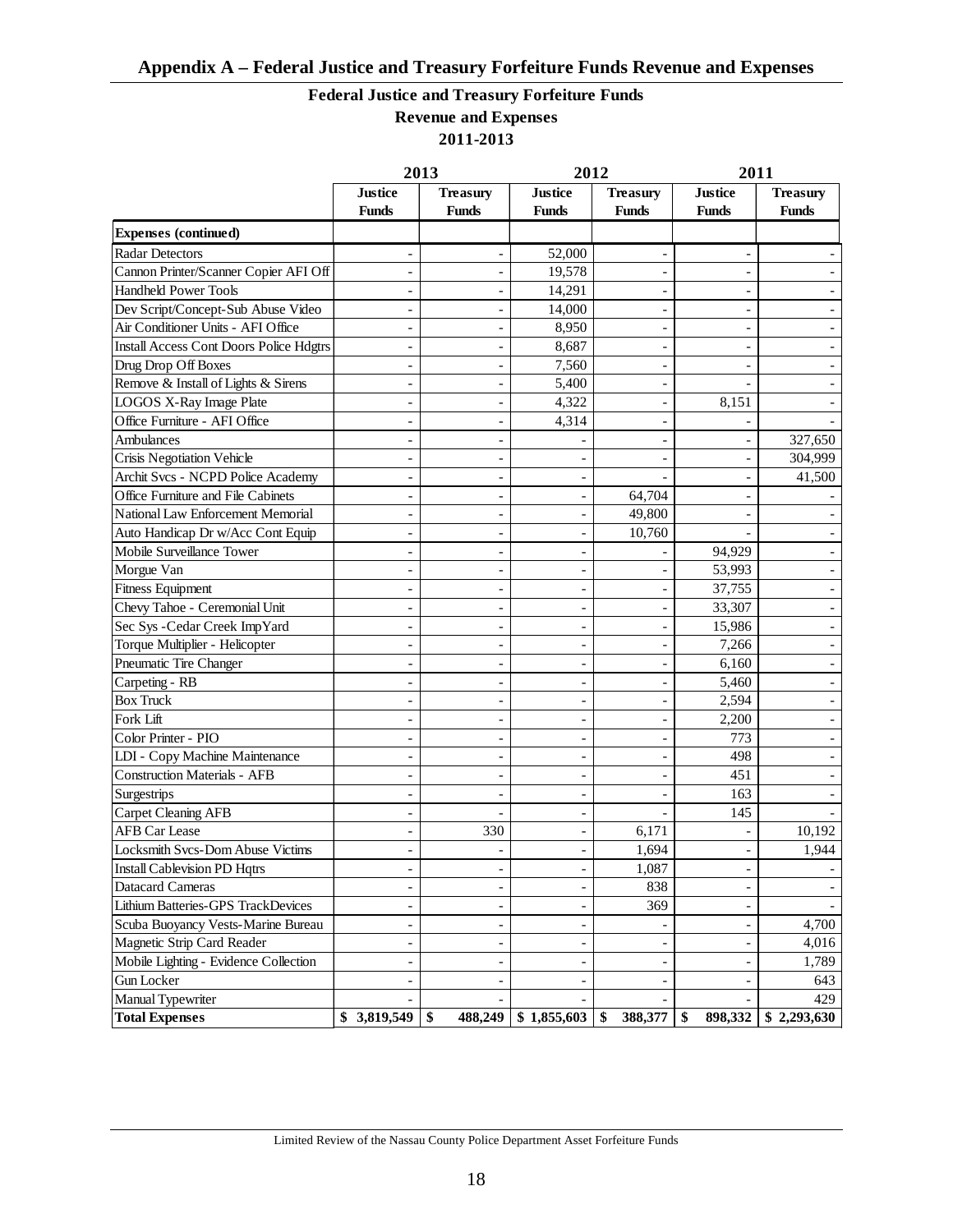# **Review Finding (1):**

#### **Testing of the Use of Federal Justice and Treasury Forfeiture Funds Revealed No Exceptions**

No response required.

#### **Review Finding (2):**

#### **Equitable Sharing Agreements and Certification Forms Did Not Always Include All Revenue and Expenditures**

#### **NCPD Response:**

The department concurs with the review finding. The Personnel and Accounting Bureau will take the necessary steps to update the Equitable Sharing Agreement Certification balances to include the two unrecorded items. In the future, the Bureau will also reconcile the Certification to NIFS before submission.

#### *Auditor's Follow-up:*

*We concur with Nassau County Police Department and the Asset Forfeiture & Intelligence Unit's responses*. *We reiterate the importance of accurate reporting with the federal agencies they work with. Accurate reporting is a necessity in order to maintain participation in the asset forfeiture sharing programs.*

#### **Review Finding (3):**

### **Asset Inventory Controls Were Inadequate - Five of 20 Assets Selected for Inspection Could Not Be Located, Others Were Difficult to Locate and Disposals Were Shown as Still in Use**

#### **NCPD Response:**

The Asset Forfeiture and Intelligence Unit (AFU) will be provided with a current inventory listing from County FAACS and will review the inventory details for accuracy, including location. Updates will be made by the Personnel and Accounting Bureau (PAB) or forwarded to the County Comptroller's Office for posting in FAACS. The five assets not located at AFU are located in other Police Department commands and will be updated in FAACS as part of this